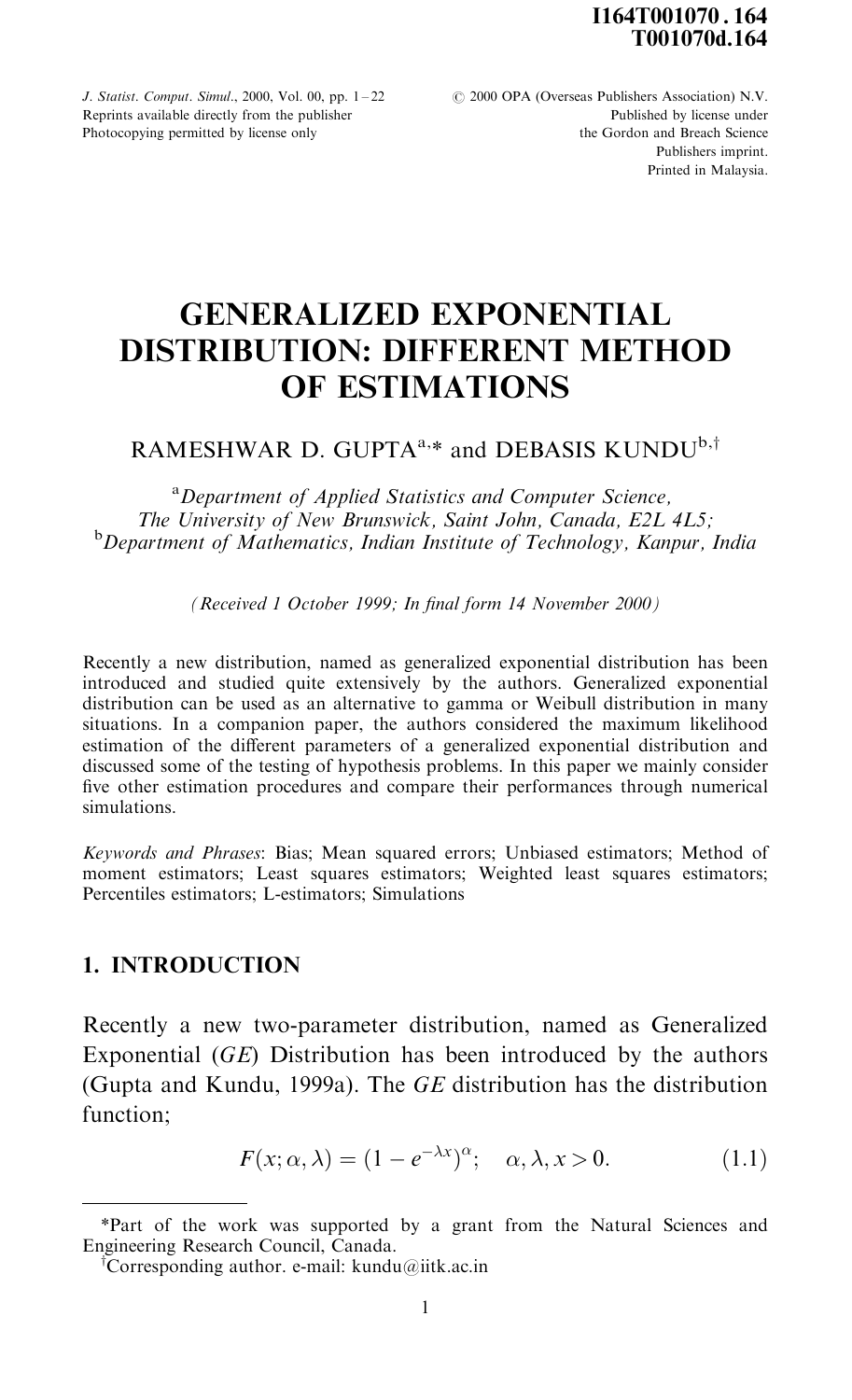Therefore, GE distribution has a density function;

$$
f(x; \alpha, \lambda) = \alpha \lambda (1 - e^{-\lambda x})^{\alpha - 1} e^{-\lambda x}, \qquad (1.2)
$$

survival function

$$
S(x; \alpha, \lambda) = 1 - (1 - e^{-\lambda x})^{\alpha} \tag{1.3}
$$

and a hazard function

$$
h(x; \alpha, \lambda) = \frac{\alpha \lambda (1 - e^{-\lambda x})^{\alpha - 1} e^{-\lambda x}}{1 - (1 - e^{-\lambda x})^{\alpha}}.
$$
 (1.4)

Here  $\alpha$  is the shape parameter and  $\lambda$  is the scale parameter. GE distribution with the shape parameter  $\alpha$  and the scale parameter  $\lambda$  will be denoted by  $GE(\alpha, \lambda)$ .  $GE(1, \lambda)$  represents the exponential distribution with the scale parameter  $\lambda$ .

It is observed in Gupta and Kundu (1999a) that the two-parameter  $GE(\alpha, \lambda)$  can be used quite effectively in analyzing many lifetime data, particularly in place of two-parameter gamma and two-parameter Weibull distributions. The two-parameter  $GE(\alpha, \lambda)$  can have increasing and decreasing failure rates depending on the shape parameter.

The main aim of this paper is to study how the different estimators of the unknown parameter/parameters of a GE distribution behave for different sample sizes and for different parameter values. Recently in Gupta and Kundu (1999b), we studied the properties of the maximum likelihood estimators (MLE's) in great details. In this paper, we mainly compare the MLE's with the other estimators like method of moment estimators (MME's), estimators based on percentiles (PCE's), least squares estimators (LSE's), weighted least squares estimators (WLSE's) and the estimators based on the linear combinations of order statistics (LME's), mainly with respect to their biases and mean squared errors (MSE's) using extensive simulation techniques.

The rest of the paper is organized as follows. In Section 2, we briefly discuss the MLE's and their implementations. In Sections 3 to 6 we discuss other methods. Simulation results and discussions are provided in Section 7.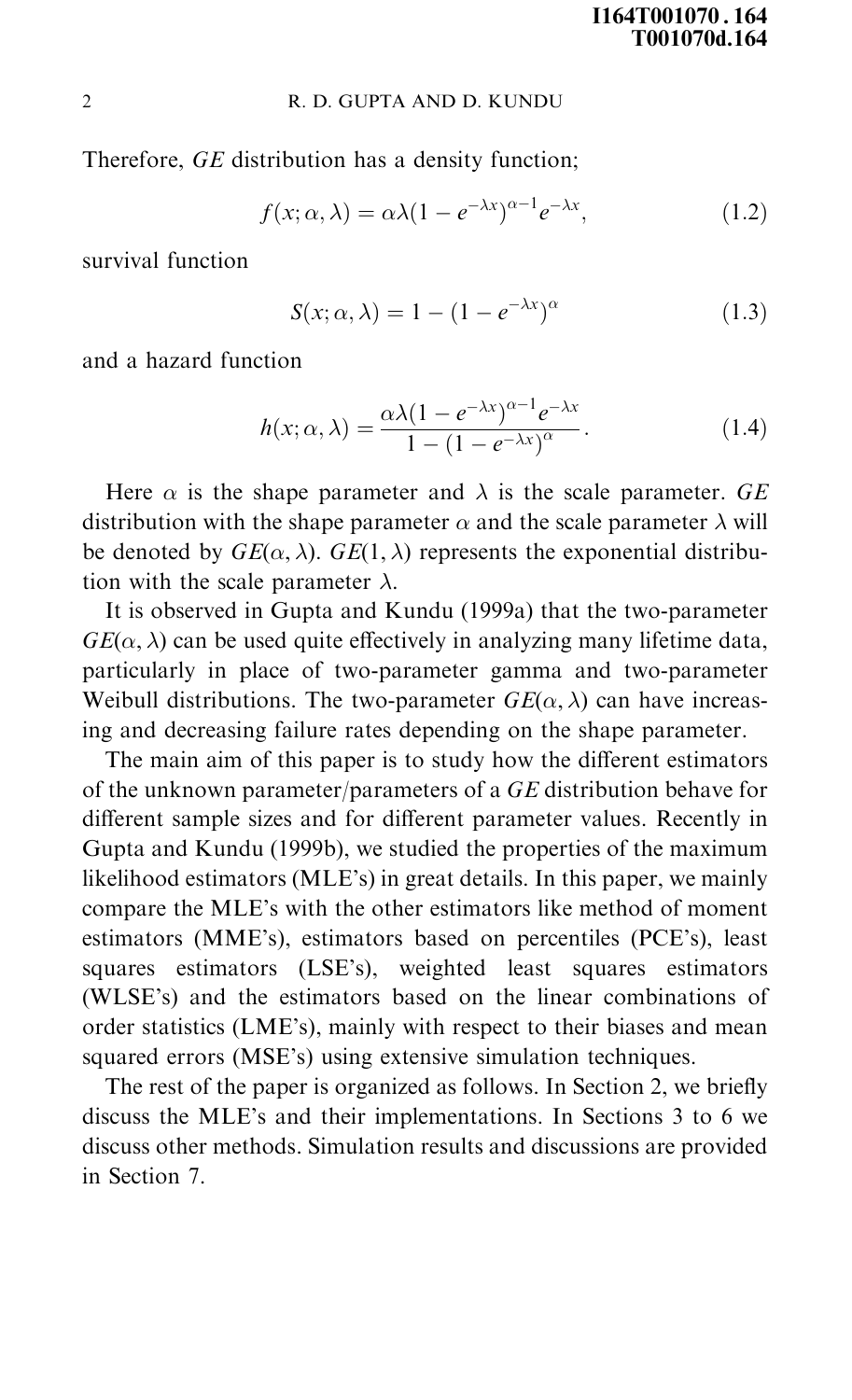#### 2. MAXIMUM LIKELIHOOD ESTIMATORS

In this section the maximum likelihood estimators of  $GE(\alpha, \lambda)$  are considered. We consider two different cases. First consider estimation of  $\alpha$  and  $\lambda$  when both are unknown. If  $x_1, \ldots, x_n$  is a random sample from  $GE(\alpha, \lambda)$ , then the log-likelihood function,  $L(\alpha, \lambda)$ , is

$$
L(\alpha,\lambda) = n\ln(\alpha) + n\ln(\lambda) + (\alpha - 1)\sum_{i=1}^{n} \ln(1 - e^{-\lambda x_i}) - \lambda \sum_{i=1}^{n} x_i.
$$
 (2.1)

The normal equations become:

$$
\frac{\partial L}{\partial \alpha} = \frac{n}{\alpha} + \sum_{i=1}^{n} ln(1 - e^{-\lambda x_i}) = 0,
$$
\n(2.2)

$$
\frac{\partial L}{\partial \lambda} = \frac{n}{\lambda} + (\alpha - 1) \sum_{i=1}^{n} \frac{x_i e^{-\lambda x_i}}{(1 - e^{-\lambda x_i})} - \sum_{i=1}^{n} x_i = 0.
$$
 (2.3)

From (2.2), we obtain the MLE of  $\alpha$  as a function of  $\lambda$ , say  $\hat{\alpha}(\lambda)$ , where

$$
\hat{\alpha}(\lambda) = -\frac{n}{\sum_{i=1}^{n} ln(1 - e^{-\lambda x_i})}.
$$
\n(2.4)

Putting  $\hat{\alpha}(\lambda)$  in (2.1), we obtain

$$
g(\lambda) = L(\hat{\alpha}(\lambda), \lambda) = C - nh \sum_{i=1}^{n} (-ln(1 - e^{-\lambda x_i}))
$$

$$
+ nh(\lambda) - \sum_{i=1}^{n} ln(1 - e^{-\lambda x_i}) - \lambda \sum_{i=1}^{n} x_i.
$$
 (2.5)

Therefore, MLE of  $\lambda$ , say  $\hat{\lambda}_{MLE}$ , can be obtained by maximizing (2.5) with respect to  $\lambda$ . It is observed in Gupta and Kundu (1999b) that  $g(\lambda)$ is a unimodal function and the  $\hat{\lambda}_{MLE}$  which maximizes (2.5) can be obtained from the fixed point solution of

$$
h(\lambda) = \lambda,\tag{2.6}
$$

where

$$
h(\lambda) = \left[ \frac{\sum_{i=1}^{n} ((x_i e^{-\lambda x_i})/(1 - e^{-\lambda x_i}))}{\sum_{i=1}^{n} ln(1 - e^{-\lambda x_i})} + \frac{1}{n} \sum_{i=1}^{n} \frac{x_i}{(1 - e^{-\lambda x_i})} \right]^{-1}.
$$
 (2.7)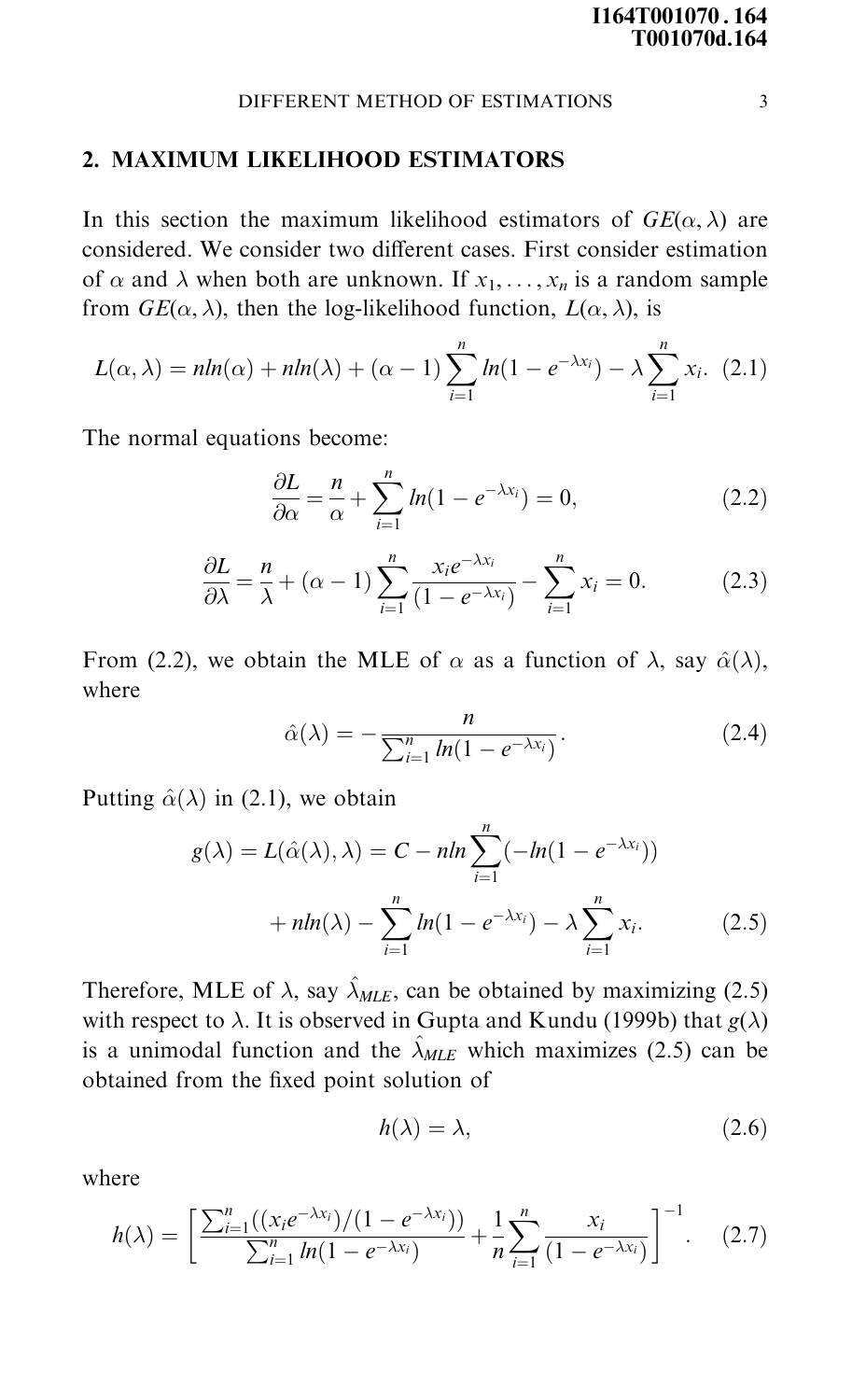Very simple iterative procedure can be used to find a solution of  $(2.6)$ and it works very well. Once we obtain  $\hat{\lambda}_{MLE}$ , the MLE of  $\alpha$  say  $\hat{\alpha}_{MLE}$ can be obtained from (2.4) as  $\hat{\alpha}_{MLE} = \hat{\alpha}(\hat{\lambda}_{MLE}).$ 

Now we state the asymptotic normality results to obtain the asymptotic variances of the different parameters. It can be stated as follows:

$$
\left[\sqrt{n}(\hat{\alpha}_{MLE}-\alpha),\sqrt{n}(\hat{\lambda}_{MLE}-\lambda)\right]\to N_2(\mathbf{0},\mathbf{I}^{-1}(\alpha,\lambda))\tag{2.8}
$$

where  $I(\alpha, \lambda)$  is the Fisher Information matrix, *i.e.*,

$$
\mathbf{I}(\alpha,\lambda) = -\frac{1}{n} \begin{bmatrix} E\left(\frac{\partial^2 L}{\partial \alpha^2}\right) & E\left(\frac{\partial^2 L}{\partial \alpha \partial \lambda}\right) \\ E\left(\frac{\partial^2 L}{\partial \lambda \partial \alpha}\right) & E\left(\frac{\partial^2 L}{\partial \lambda^2}\right) \end{bmatrix}.
$$

The elements of the Fisher Information matrix are as follows, for  $\alpha$  > 2;

$$
E\left(\frac{\partial^2 L}{\partial \alpha^2}\right) = -\frac{n}{\alpha^2}, \quad E\left(\frac{\partial^2 L}{\partial \alpha \partial \lambda}\right)
$$
  
=  $\frac{n}{\lambda} \left[ \frac{\alpha}{\alpha - 1} (\psi(\alpha) - \psi(1)) - (\psi(\alpha + 1) - \psi(1)) \right]$   

$$
E\left(\frac{\partial^2 L}{\partial \lambda^2}\right) = -\frac{n}{\lambda^2} \left[ 1 + \frac{\alpha(\alpha - 1)}{\alpha - 2} (\psi'(1) - \psi'(\alpha - 1) + (\psi(\alpha - 1) - \psi(1))^2) \right]
$$
  

$$
-\frac{n\alpha}{\lambda^2} [(\psi'(1) - \psi(\alpha) + (\psi(\alpha) - \psi(1))^2)]
$$

and for  $0 < \alpha \leq 2$ ,

$$
E\left(\frac{\partial^2 L}{\partial \alpha^2}\right) = -\frac{n}{\alpha^2}, \quad E\left(\frac{\partial^2 L}{\partial \alpha \partial \lambda}\right)
$$
  
=  $\frac{n\alpha}{\lambda} \int_0^\infty x e^{-2x} (1 - e^{-x})^{\alpha_2} dx < \infty$   

$$
E\left(\frac{\partial^2 L}{\partial \lambda^2}\right) = -\frac{n}{\lambda^2} - \frac{n\alpha(\alpha - 1)}{\lambda^2} \int_0^\infty x^2 e^{-2x} (1 - e^{-x})^{\alpha - 3} dx < \infty.
$$

Now consider the MLE of  $\alpha$ , when the scale parameter  $\lambda$  is known.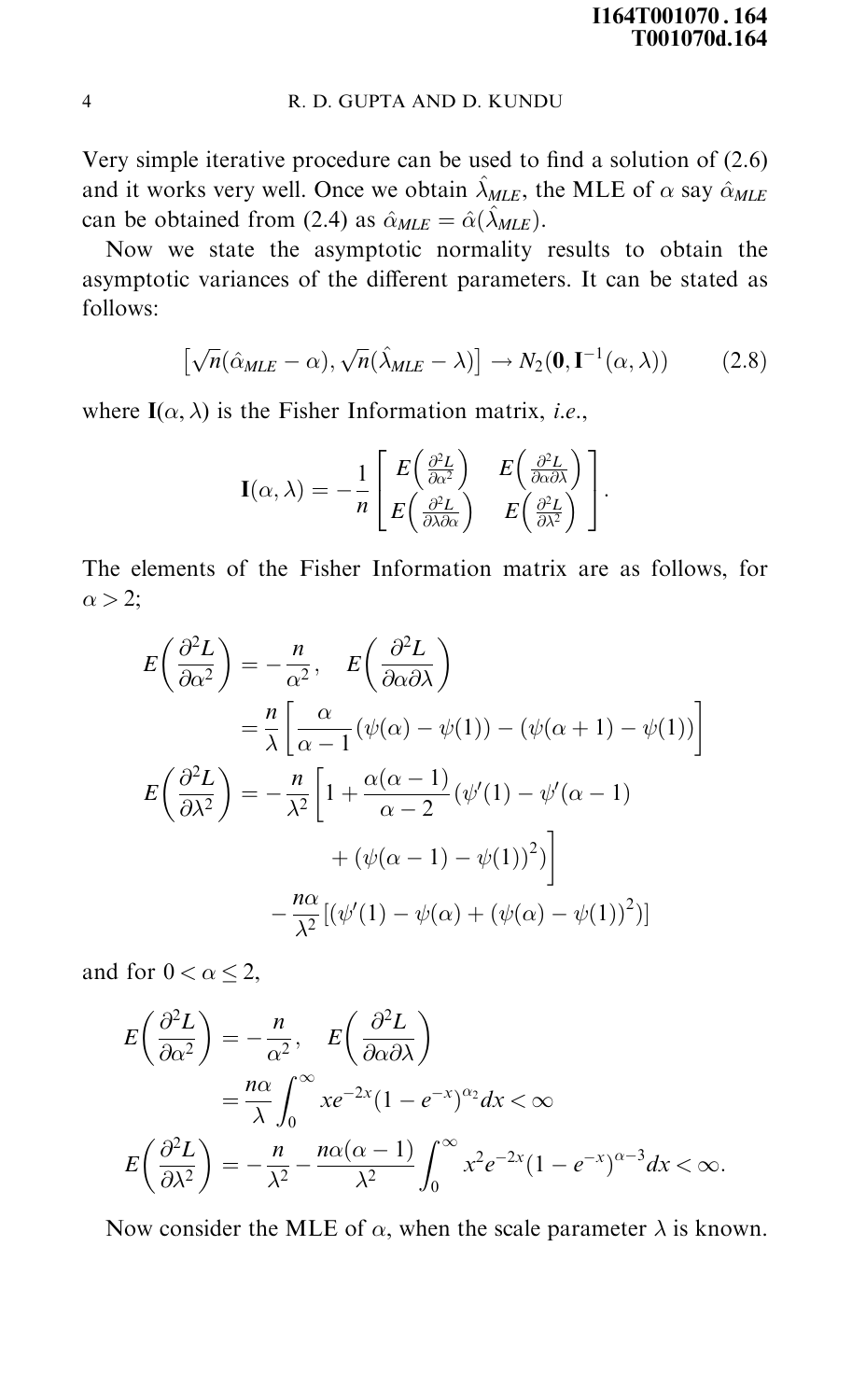Without loss of generality we can take  $\lambda = 1$ . If  $\lambda$  is known the MLE of  $\alpha$ , say  $\hat{\alpha}_{MIESCK}$ , is

$$
\hat{\alpha}_{MLESCK} = -\frac{n}{\sum_{i=1}^{n} ln(1 - e^{-\lambda x_i})}.
$$
\n(2.9)

The distribution of  $\hat{\alpha}_{MLESCK}$  is same as the distribution of  $(n\alpha/Y)$ , where Y follows  $Gamma(n, 1)$ . Therefore, for  $n > 2$ 

$$
E(\hat{\alpha}_{MLESCK}) = \frac{n}{n-1} \alpha,
$$
  
\n
$$
Var(\hat{\alpha}_{MLESCK}) = \frac{n^2}{(n-1)^2 (n-2)} \alpha^2,
$$
  
\n
$$
MSE(\hat{\alpha}_{MLESCK}) = \frac{n+2}{(n-1)(n-2)} \alpha^2.
$$

Clearly  $\hat{\alpha}_{MLESCK}$  is not an unbiased estimator of  $\alpha$ , although asymptotically it is unbiased.

From the expression of the expected value, we consider the following unbiased estimator of  $\alpha$ , say  $\hat{\alpha}_{USCK}$ ,

$$
\hat{\alpha}_{USCK} = \frac{n-1}{n} \hat{\alpha}_{MLESCK} = -\frac{n-1}{\sum_{i=1}^{n} ln(1 - e^{-x_i})}
$$
(2.10)

where

$$
Var(\hat{\alpha}_{USCK}) = MSE(\hat{\alpha}_{USCK}) = \frac{\alpha^2}{n-2}
$$
 (2.11)

Therefore,  $V(\hat{\alpha}_{USCK})$  is closer to the Cramer-Rao lower bound (  $= (\alpha^2/n)$ ) compared to the MLE.

Now consider the MLE of  $\lambda$  when the shape parameter  $\alpha$  is known. For known  $\alpha$  the MLE of  $\lambda$  say  $\hat{\lambda}_{MLESHK}$  can be obtained by maximizing

$$
u(\lambda) = n \ln(\lambda) + (\alpha - 1) \sum_{i=1}^{n} \ln(1 - e^{-\lambda x_i}) - \lambda \sum_{i=1}^{n} x_i
$$
 (2.12)

with respect to  $\lambda$ . It can be easily shown that  $u(\lambda)$  is a unimodal function of  $\lambda$  and  $\hat{\lambda}_{MLESHK}$  which maximizes  $u(\lambda)$  can be obtained as the fixed point solution of

$$
v(\lambda) = \lambda \tag{2.13}
$$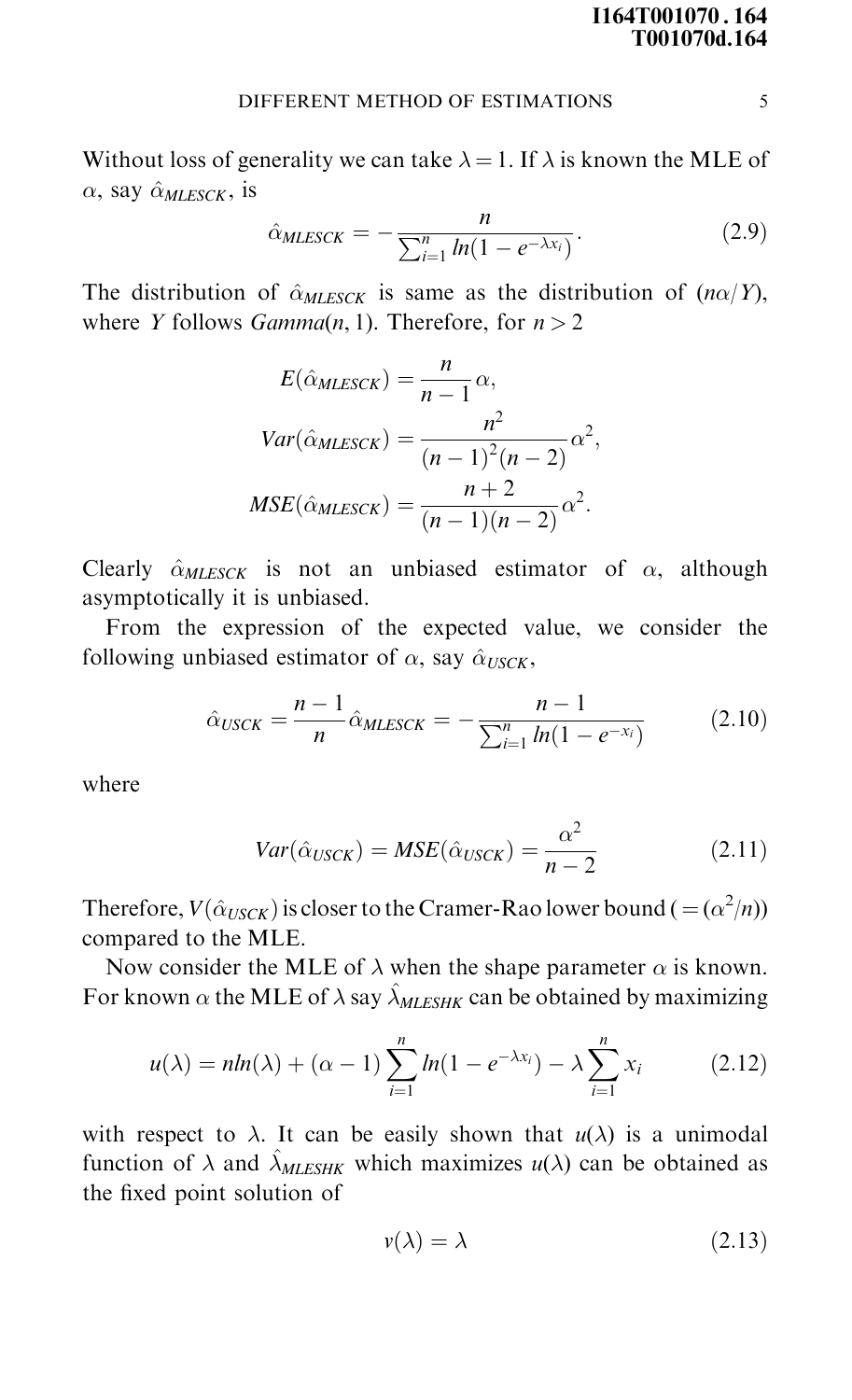where

$$
v(\lambda)=\bigg[\frac{1}{n}\sum_{i=1}^n\frac{x_i(1-\alpha e^{-\lambda x_i})}{1-e^{-\lambda x_i}}\bigg]^{-1}.
$$

# 3. METHOD OF MOMENT ESTIMATORS

In this section we provide the method of moment estimators of the parameters of a GE distribution. First we consider the case when both the parameters are unknown. If X follows  $GE(\alpha, \lambda)$ , then

$$
\mu = E(X) = \frac{1}{\lambda} (\psi(\alpha + 1) - \psi(1)), \tag{3.1}
$$

$$
\sigma^2 = V(X) = -\frac{1}{\lambda^2} (\psi'(\alpha + 1) - \psi'(1))
$$
\n(3.2)

see Gupta and Kundu (1999a). Here  $\psi(\cdot)$  denotes the digamma function and  $\psi'(\cdot)$  denotes the derivative of  $\psi(\cdot)$ . From (3.1) and (3.2), we obtain the coefficient of variation  $(C.V.)$  as

$$
\frac{\sigma}{\mu} = C.V. = \frac{\sqrt{V(X)}}{E(X)} = \frac{\sqrt{\psi'(1) - \psi'(\alpha + 1)}}{\psi(\alpha + 1) - \psi(1)}.
$$
\n(3.3)

The C.V. is independent of the scale parameter  $\lambda$ . Therefore, equating the sample  $C.V.$  with the population  $C.V.$ , we obtain

$$
\frac{S}{\overline{X}} = \frac{\sqrt{\psi'(1) - \psi'(\alpha + 1)}}{\psi(\alpha + 1) - \psi(1)},
$$
\n(3.4)

where  $S^2 = \left( \left( \sum_{i=1}^n (X_i - \bar{X})^2 \right) / (n-1) \right)$  and  $\bar{X} = (1/n) \sum_{i=1}^n X_i$ . We need to solve (3.4) to obtain the MME of  $\alpha$ , say  $\hat{\alpha}_{MME}$ . Once we estimate  $\alpha$ , we can use (3.1) to obtain the MME of  $\lambda$ . We need to use some iterative procedure to solve (3.4). The extensive table of the population C.V. for different values  $\alpha$  can be obtained from the authors on request. The table can be used to obtain an initial estimate of  $\alpha$ . Note that the MME's of  $\alpha$  and  $\lambda$  say  $\hat{\alpha}_{MME}$  and  $\hat{\lambda}_{MME}$  have the following asymptotic property.

$$
\left[\sqrt{n}(\hat{\alpha}_{MME}-\alpha), \sqrt{n}(\hat{\lambda}_{MME}-\lambda)\right] \to N_2[\mathbf{0}, \mathbf{DA}^{-1}\mathbf{CA}^{-1}\mathbf{D}],\tag{3.5}
$$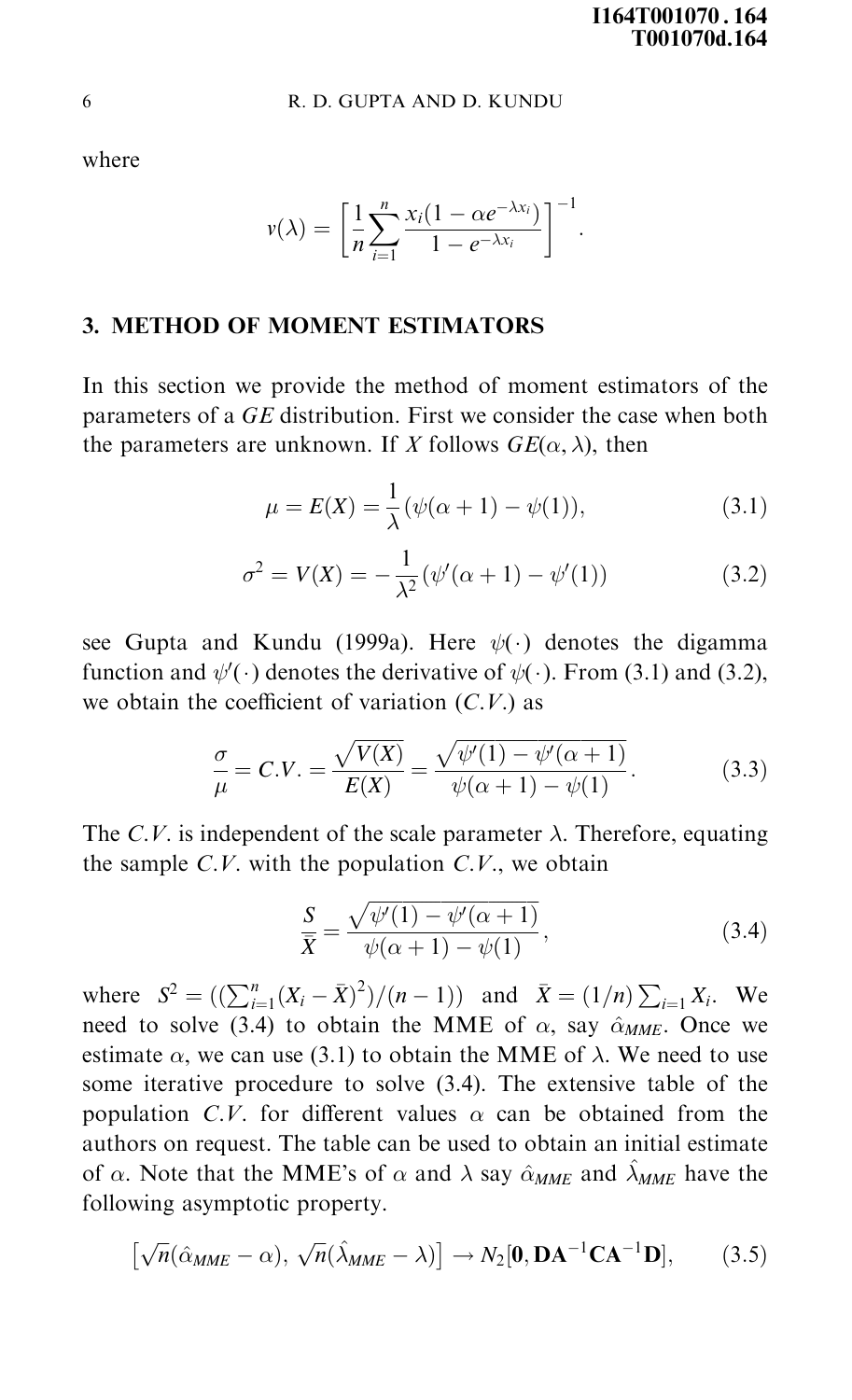where

$$
\mathbf{D} = \begin{bmatrix} 1 & 0 \\ 0 & \lambda \end{bmatrix}, \quad \mathbf{A} = \begin{bmatrix} -\psi'(\alpha+1) & \psi''(\alpha+1) \\ \psi(\alpha+1) - \psi(1) & 2(-\psi'(\alpha+1) + \psi'(1)) \end{bmatrix}
$$

and

$$
\mathbf{C} = \begin{bmatrix} \psi'(1) - \psi'(\alpha + 1) & \psi''(\alpha + 1) - \psi'(1) \\ \psi''(\alpha + 1) - \psi''(1) & (\psi^{(3)} - \psi^{(3)}(\alpha + 1)) \\ -(\psi'(1) - \psi'(\alpha + 1))^2 \end{bmatrix}.
$$

Here  $\psi''(\cdot)$  and  $\psi^{(3)}$  are the second and the third derivative of the  $\psi(\cdot)$ . The proof of (3.5) is provided in the appendix.

If the scale parameter is known, then the MME of  $\alpha$  can be obtained by solving the non-linear equation

$$
\lambda \bar{X} = \psi(\alpha + 1) - \psi(1). \tag{3.6}
$$

We need to solve the non-linear Eq.  $(3.6)$  by some iterative technique. Since the population C.V. is independent of  $\lambda$ , therefore the C.V. table can be used to obtain an initial MME of  $\alpha$  even if  $\lambda$  is known.

Now consider the case when the shape parameter  $\alpha$  is known. If the shape parameter is known, then the MME of  $\lambda$  is

$$
\hat{\lambda}_{MMESHK} = \frac{\psi(\alpha + 1) - \psi(1)}{\bar{X}}.
$$
\n(3.7)

Note that (3.7) follows easily from (3.1). Although  $\hat{\lambda}_{MMFSHK}$  is not an unbiased estimator of  $\lambda$  but  $(1/\hat{\lambda}_{MMESHK})$  is an unbiased estimator of  $(1/\lambda)$  and also

$$
V\left(\frac{\lambda}{\hat{\lambda}_{MMESHK}}\right) = \frac{\psi'(1) - \psi'(\alpha + 1)}{n(\psi(\alpha + 1) - \psi(1))^2}.
$$

#### 4. ESTIMATORS BASED ON PERCENTILES

Among the most easily obtained estimators of the parameters of the Weibull distribution are the graphical approximation to the best linear unbiased estimators. It can be obtained by fitting a straight line to the theoretical points obtained from the distribution function and the sample percentile points. This method was originally explored by Kao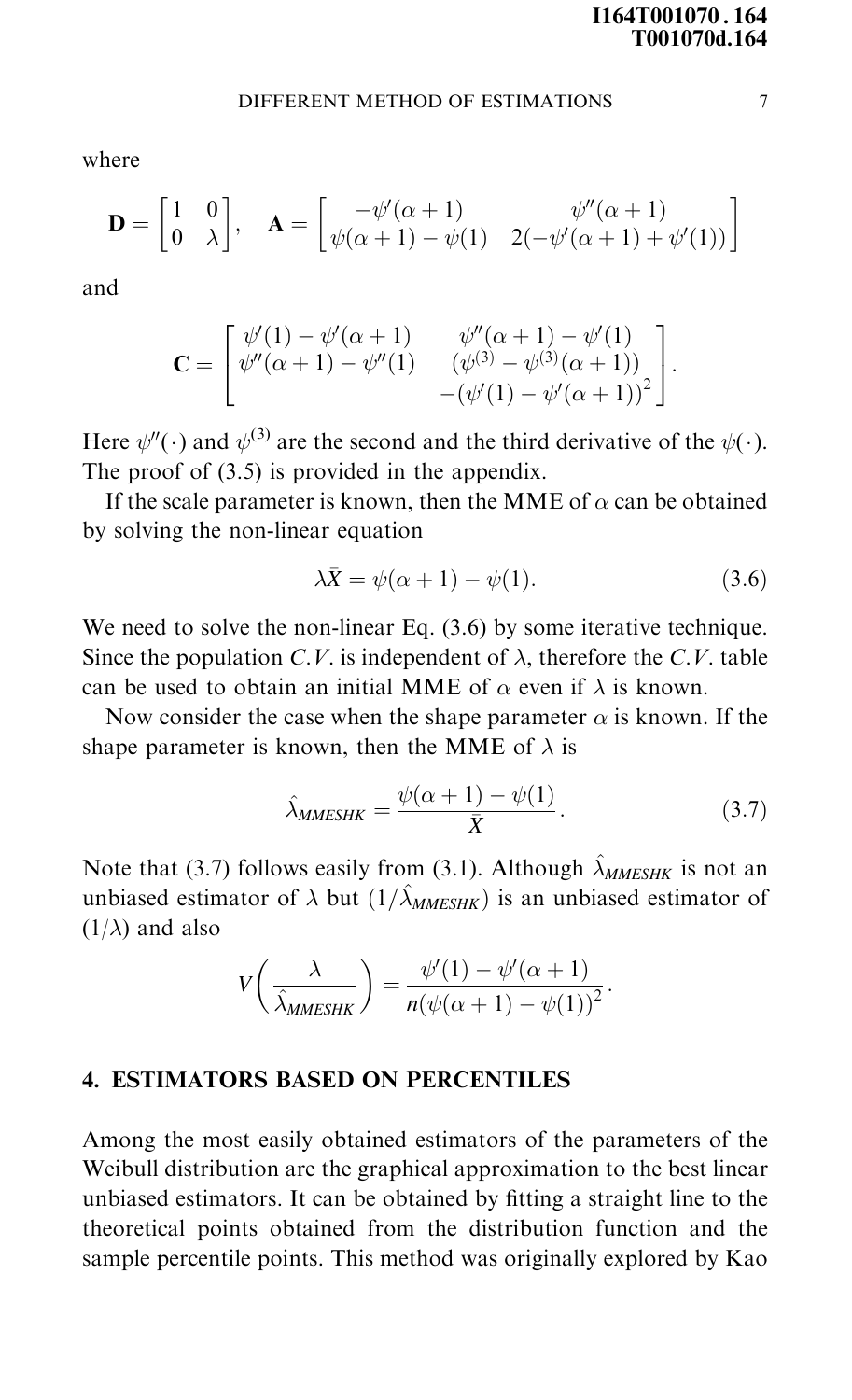(1958, 1959), see also Mann, Schafer and Singpurwalla (1974) and Johnson, Kotz and Balakrishnan (1994). It is possible for the Weibull case because of the nature of its distribution function.

In case of a GE distribution also it is possible to use the same concept to obtain the estimators of  $\alpha$  and  $\lambda$  based on the percentiles, because of the structure of its distribution function. First let's consider the case, when both the parameters are unknown. Since

$$
F(x; \alpha, \lambda) = (1 - e^{-\lambda x})^{\alpha},
$$

therefore

$$
-\frac{1}{\lambda}\ln(1 - [F(x; \alpha, \lambda)]^{(1/\alpha)}) = x.
$$
\n(4.1)

If  $p_i$  denotes some estimate of  $F(x_{(i)}; \alpha, \lambda)$  then the estimate of  $\alpha$  and  $\lambda$ can be obtained by minimizing

$$
\sum_{i=1}^{n} \left[ x_{(i)} + \lambda^{-1} \ln(1 - p_i^{(1/\alpha)}) \right]^2 \tag{4.2}
$$

with respect to  $\alpha$  and  $\lambda$ . (4.2) is a non-linear function of  $\alpha$  and  $\lambda$ . It is possible to use some non-linear regression techniques to estimate  $\alpha$  and  $\lambda$  simultaneously. These estimators we call as percentile estimators (PCE's). It may be mentioned that approximating the true least squares estimators one tacitly and incorrectly assumes that the covariance matrix of the vector of order statistics is some constant times the identity matrix, which is not a correct assumption. It is possible to use several  $p_i$ 's as estimators of  $F(x_{(i)})$ . For example  $p_i = (i/(n+1))$  is the most used estimator of  $F(x_{(i)})$ , as  $(i/(n+1))$  is the expected value of  $F(x_{(i)})$ . We have also used this  $p_i$  here. Some of the other choices of  $p_i$ 's are  $p_i = ((i - (3)/2i)$ 8))/(n+(1/4))) or  $p_i = ((i-(1/2))/n)$ , (see Mann, Schafer and Singpurwalla (1974)) although they have not pursued here.

Now let's consider the case when one parameter is known. If the shape parameter  $\alpha$  is known, then the estimator of  $\lambda$  can be obtained by minimizing (4.2) with respect to  $\lambda$  only. The percentile estimator of  $\lambda$  for known  $\alpha$ , say  $\hat{\lambda}_{PCESHK}$ , becomes

$$
\hat{\lambda}_{PCESHK} = -\frac{\sum_{i=1}^{n} [ln(1-p_i^{(1/\alpha)})]^2}{\sum_{i=1}^{n} x_{(i)} ln(1-p_i^{(1/\alpha)})}.
$$
\n(4.3)

It is an explicit form unlike MLE.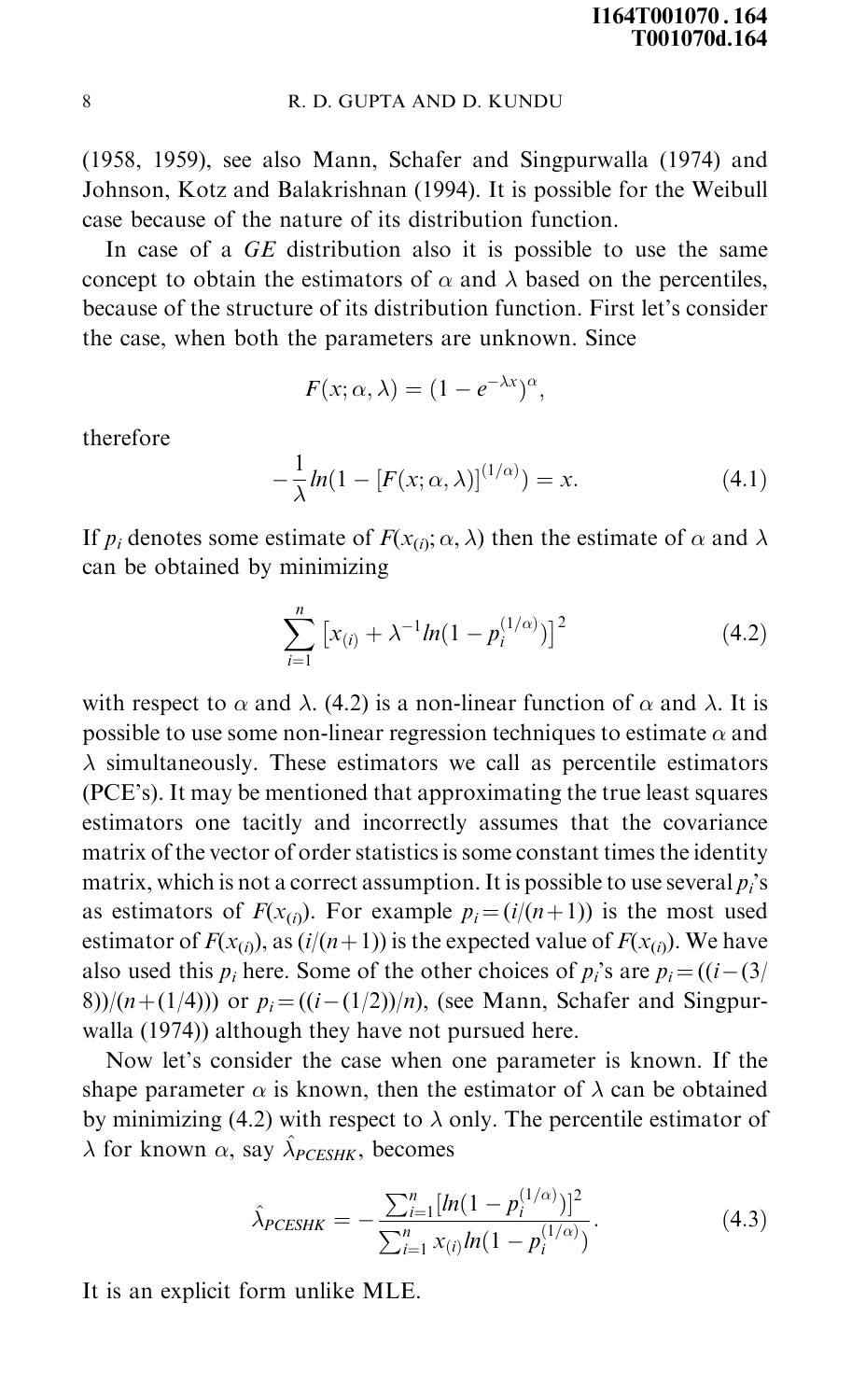If the scale parameter  $\lambda$  is known, without loss of generality we can assume  $\lambda = 1$ . With  $\lambda = 1$ , the distribution function of  $GE(\alpha, 1)$ becomes

$$
F(x; \alpha) = (1 - e^{-x})^{\alpha}
$$

or

$$
ln(F(x; \alpha)) = \alpha ln(1 - e^{-x}). \qquad (4.4)
$$

Therefore, similarly as before the percentile estimator of  $\alpha$  for known  $\lambda$ , say  $\hat{\alpha}_{PCESCK}$ , can be obtained by minimizing

$$
\sum_{i=1}^{n} [ln(p_i) - \alpha ln(1 - e^{-x_{(i)}})]^2
$$
\n(4.5)

with respect  $\alpha$  and it becomes

$$
\hat{\alpha}_{PCESCK} = \frac{\sum_{i=1}^{n} ln(p_i)ln(1 - e^{-x_{(i)}})}{\sum_{i=1}^{n} [ln(1 - e^{-x_{(i)}})]^2}.
$$
\n(4.6)

Interestingly  $\hat{\alpha}_{PCESCK}$  is also in a closed form like  $\hat{\alpha}_{MLESCK}$ . Note that, as one of the referees had properly mentioned, the percentile estimator of  $\alpha$  for known  $\lambda$  is very much like a least sqaures estimator.

# 5. LEAST SQUARES AND WEIGHTED LEAST SQUARES ESTIMATORS

In this section we provide the regression based method estimators of the unknown parameters, which was originally suggested by Swain, Venkatraman and Wilson (1988) to estimate the parameters of beta distributions. It can be used some other cases also. Suppose  $Y_1, \ldots, Y_n$ is a random sample of size *n* from a distribution function  $G(\cdot)$  and suppose  $Y_{(i)}$ ;  $i = 1, ..., n$  denotes the ordered sample. The proposed method uses the distribution of  $G(Y_{(i)})$ . For a sample of size *n*, we have

$$
E(G(Y_{(j)})) = \frac{j}{n+1}, \qquad V(G(Y_{(j)})) = \frac{j(n-j+1)}{(n+1)^2(n+2)}
$$

and

$$
Cov(G(Y_{(j)}), G(Y_{(k)})) = \frac{j(n-k+1)}{(n+1)^2(n+2)};
$$
 for  $j < k$ ,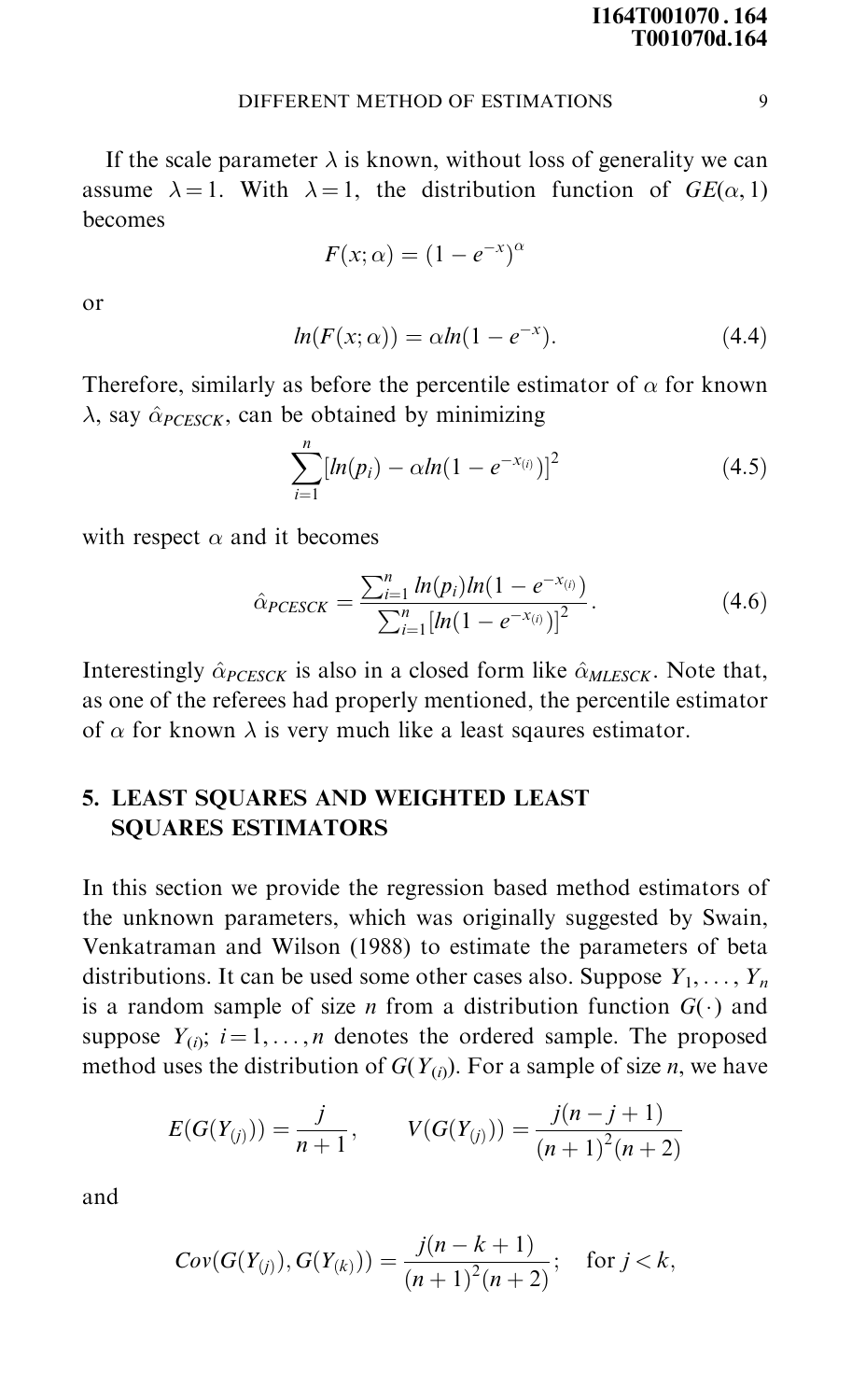see Johnson, Kotz and Balakrishnan (1995). Using the expectations and the variances, two variants of the least squares methods can be used.

Method 1 (Least Squares Estimators) Obtain the estimators by minimizing

$$
\sum_{j=1}^{n} \left( G(Y_{(j)}) - \frac{j}{n+1} \right)^2.
$$
 (5.1)

with respect to the unknown parameters. Therefore in case of  $GE$ distribution the least squares estimators of  $\alpha$  and  $\lambda$ , say  $\hat{\alpha}_{LSE}$ ,  $\hat{\lambda}_{LSE}$ respectively, can be obtained by minimizing

$$
\sum_{j=1}^{n} \left( (1 - e^{-\lambda x_{(j)}})^{\alpha} - \frac{j}{n+1} \right)^{2}.
$$
 (5.2)

with respect to  $\alpha$  and  $\lambda$ .

Method 2 (Weighted Least Squares Estimators) The weighted least squares estimators can be obtained by minimizing

$$
\sum_{j=1}^{n} w_j \bigg( G(Y_{(j)}) - \frac{j}{n+1} \bigg)^2, \tag{5.3}
$$

with respect to the unknown parameters, where  $w_i = (1/2)^2$  $(V(G(Y_{(j)}))) = ((n+1)^2(n+2))/(j(n-j+1))$ . Therefore, in case of GE distribution the weighted least squares of  $\alpha$  and  $\lambda$ , say  $\hat{\alpha}_{WLSE}$  and  $\hat{\lambda}_{WLSE}$ respectively, can be obtained by minimizing

$$
\sum_{j=1}^{n} w_j \left( (1 - e^{-\lambda x_{(j)}})^{\alpha} - \frac{j}{n+1} \right)^2.
$$
 (5.4)

with respect to  $\alpha$  and  $\lambda$  only.

## 6. L-MOMENT ESTIMATORS

In this section we propose a method of estimating the unknown parameters of a GE distribution based on the linear combination of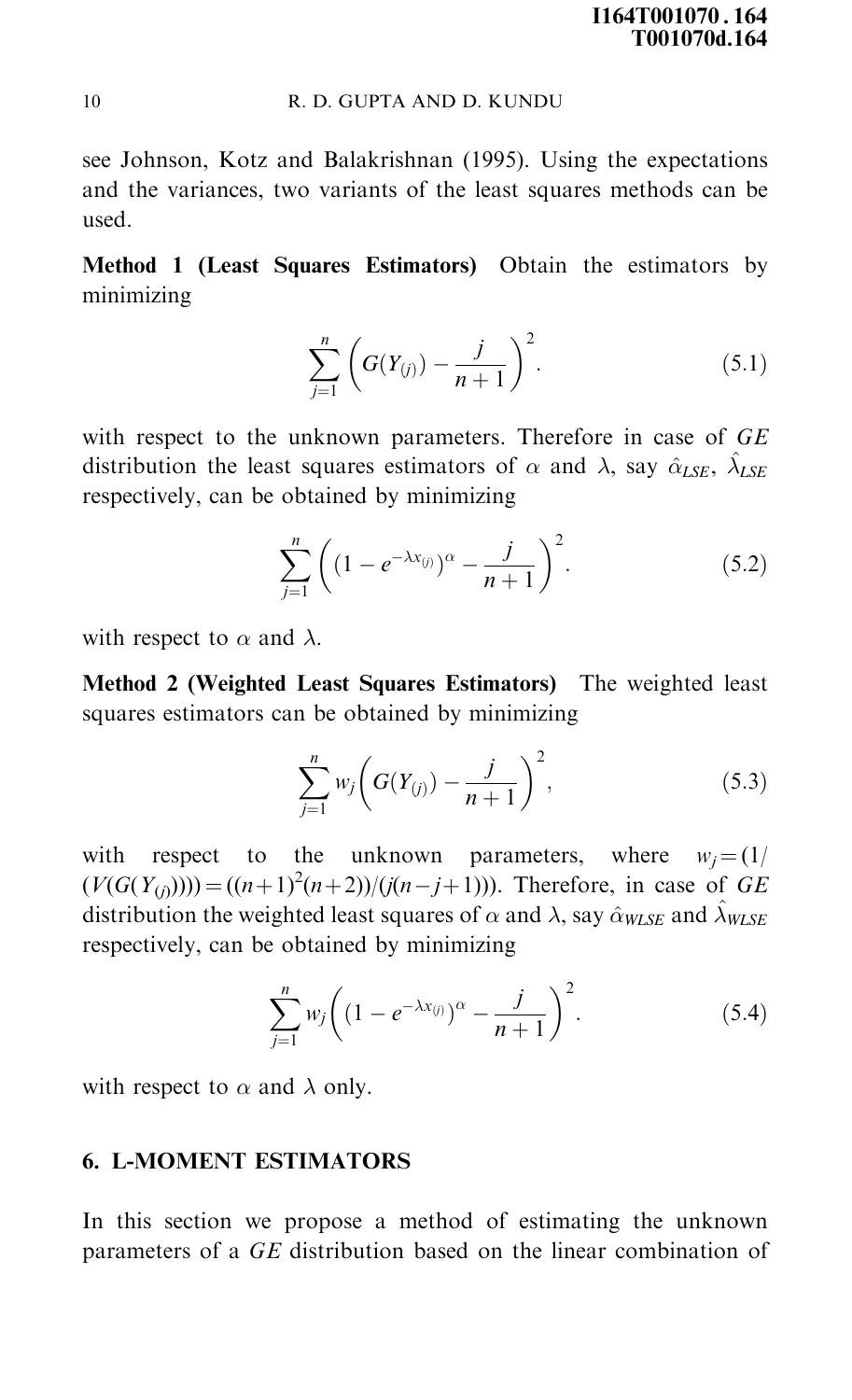order statistics, see for example David (1981) or Hosking (1990). The estimators obtained by this method are popularly known as L-moment estimators (LME's). The LME's are analogous to the conventional moment estimators but can be estimated by linear combinations of order statistics, i.e., by L-statistics. The LME's have theoretical advantages over conventional moments of being more robust to the presence of outliers in the data. It is observed that LME's are less subject to bias in estimation and sometimes more accurate in small samples than even the MLE's.

First we discuss the case how to obtain the LME's when both the parameters of a GE distribution are unknown. If  $x_{(1)} < \cdots < x_{(n)}$ denote the ordered sample then using the same notation as Hosking  $(1990)$ , we obtain first and second sample L-moments as

$$
l_1 = \frac{1}{n} \sum_{i=1}^{n} x_{(i)}, \qquad l_2 = \frac{2}{n(n-1)} \sum_{i=1}^{n} (i-1) x_{(i)} - l_1.
$$
 (6.1)

and first two population L-moments are

$$
\lambda_1 = \frac{1}{\lambda} [\psi(\alpha + 1) - \psi(1)], \qquad \lambda_2 = \frac{1}{\lambda} [\psi(2\alpha + 1) - \psi(\alpha + 1)], \quad (6.2)
$$

respectively. Note that (6.2) follows from the distribution function of the ith order statistic of a GE random variable (see Gupta and Kundu, 1999a). Now to obtain the LME's of the unknown parameters  $\alpha$  and  $\lambda$ , we need to equate the sample L-moments with the population Lmoments. Therefore, the LME's can be obtained from

$$
l_1 = \frac{1}{\lambda} [\psi(\alpha + 1) - \psi(1)], \tag{6.3}
$$

$$
l_2 = \frac{1}{\lambda} [\psi(2\alpha + 1) - \psi(\alpha + 1)].
$$
 (6.4)

First we obtain LME of  $\alpha$ , say  $\hat{\alpha}_{LME}$  as solution of the following nonlinear equation

$$
\frac{\psi(2\alpha+1) - \psi(\alpha+1)}{\psi(\alpha+1) - \psi(1)} = \frac{l_2}{l_1}.
$$
\n(6.5)

Once  $\hat{\alpha}_{LME}$  is obtained, the LME of  $\lambda$ , say,  $\hat{\lambda}_{LME}$ , can be obtained from (6.3) as

$$
\hat{\lambda}_{LME} = \frac{\psi(\hat{\alpha}_{LME} + 1) - \psi(1)}{l_1}.
$$
\n(6.6)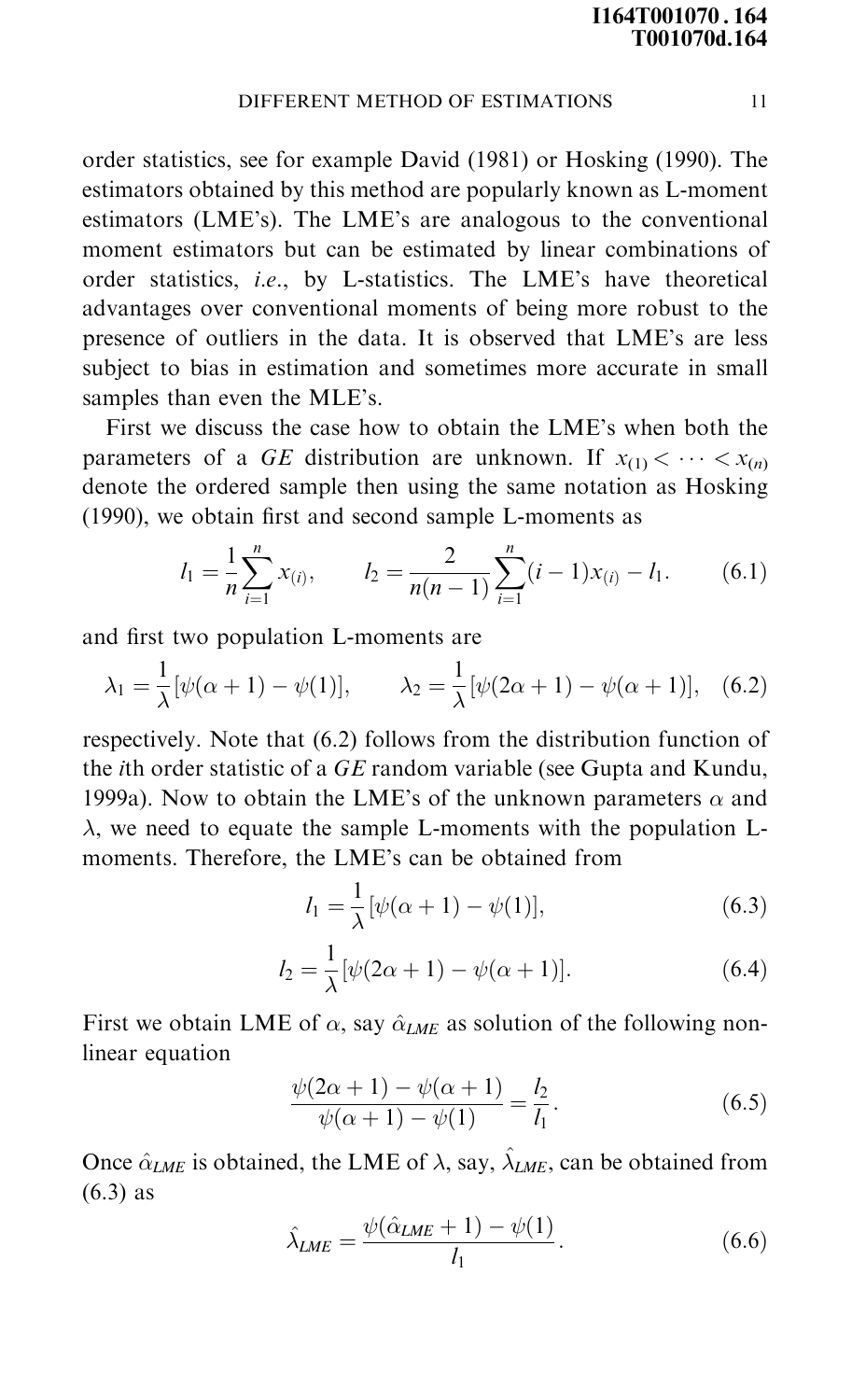It is interesting to note that if  $\alpha$  or  $\lambda$  is known, then the LME of  $\lambda$  or  $\alpha$ is same as the corresponding moment estimator.

## 7. NUMERICAL EXPERIMENTS AND DISCUSSIONS

It is very difficult to compare the theoretical performances of the different estimators proposed in the previous sections. Therefore, we perform extensive simulations to compare the performances of the different methods mainly with respect to their biases and mean squared errors (MSE's), for different sample sizes and for different parametric values. All the computations are performed at the University of New Brunswick, Saint John, using the Sun Workstations. Note that the generation of the  $GE(\alpha, \lambda)$  is very simple. If U follows uniform distribution in [0, 1], then  $X = ((-\ln(1-U^{(1/\alpha)})/\lambda)$ follows  $GE(\alpha, \lambda)$ . Therefore, if one has a good uniform random number generator, then the generation of GE random deviate is immediate. We use the random deviate generator of Press *et al.* (1993) for uniform generator. We also use the subroutines of Press et al. (1993) for computing the minimization or maximization of a function and Psi function computations.

We consider different sample sizes ranging from very small to large. Since  $\lambda$  is the scale parameter and all the estimators are scale invariant, we take  $\lambda = 1$  in all our computations and we consider different values of  $\alpha$ . We report the average relative estimates and average relative MSE's over 10,000 replications for different cases. Note that it will give the accuracy in the order  $\pm (10,000)^{-.5} = \pm .01$  (Karian and Dudewicz, 1999). Therefore, we report all the results up to three decimal places. First we observe how the different methods perform in estimating  $\alpha$  if  $\lambda$  is known.

## 7.1. Estimation of  $\alpha$  when  $\lambda$  is Known

If the scale parameter  $\lambda$  is known, the MLE's, PCE's and the unbiased estimators (UBE's) of  $\alpha$  can be obtained directly from (2.9), (4.6) and (2.10) respectively. The MME's of  $\alpha$  can be obtained by solving the non-linear Eq. (3.6). The LSE's and WLSE's can be obtained by minimizing (5.2) and (5.4) respectively with respect to  $\alpha$  only. If  $\hat{\alpha}$  is an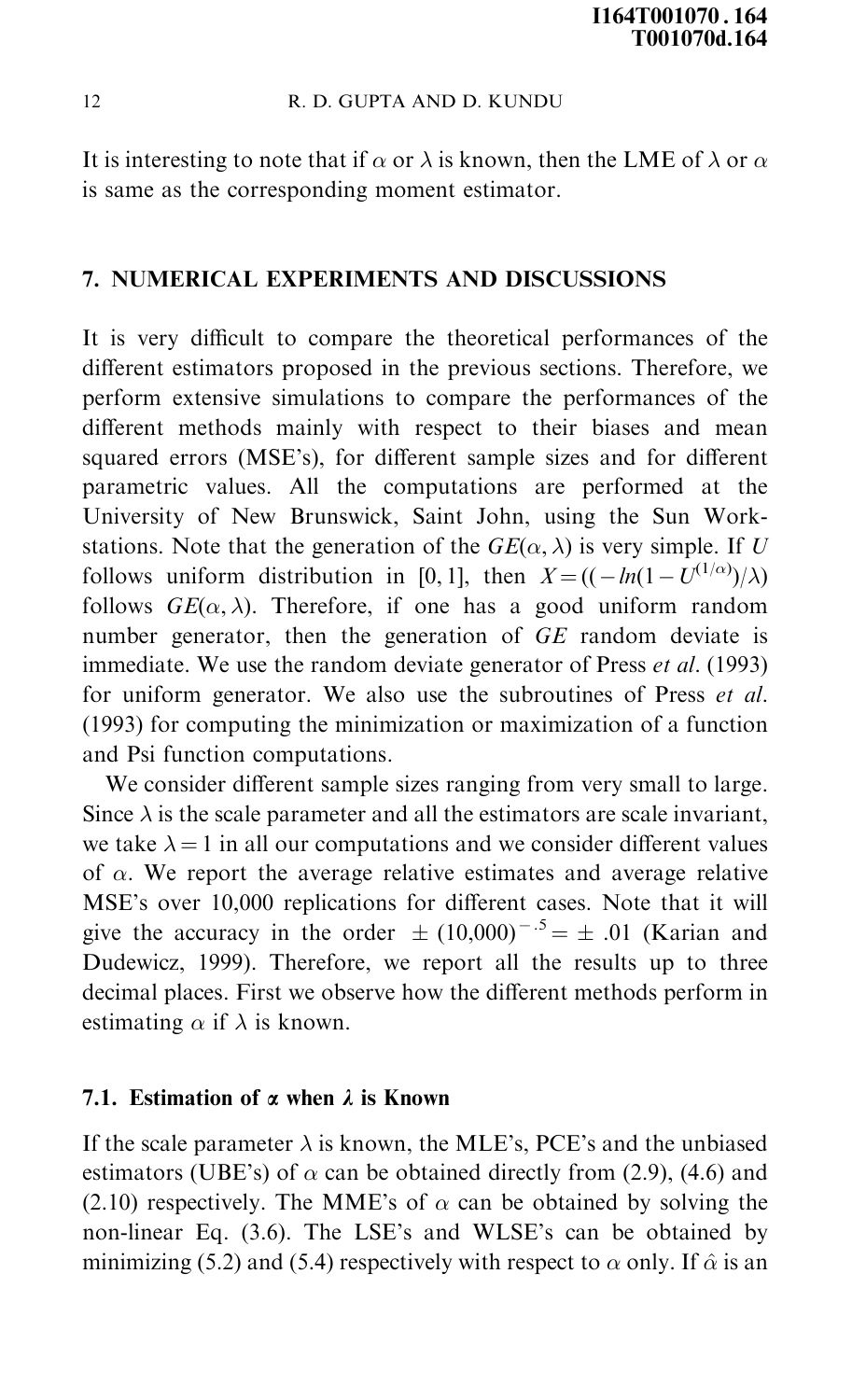estimate (any one of those) then we report the average values of  $(\hat{\alpha}/\alpha)$ and also the average MSE's of  $(\hat{\alpha}/\alpha)$ . We report the results for  $\alpha = 0.2, 0.6, 1.0, 2.0, 2.5$  and for  $n = 10$ , (small sample) 20 (moderate sample), 30, 50 and 100 (very large sample). The results are reported in Table I. For each method the average value of  $(\hat{\alpha}/\alpha)$  is reported in each box and the corresponding MSE is reported within parenthesis.

Some of the points are very clear from Table I. For each method the average relative biases and the average relative MSE's decrease as sample size increases. It indicates that all the methods provide asymptotically unbiased and consistent estimators of the shape parameter  $\alpha$  for known  $\lambda$ . For almost all the methods (except for

| $\boldsymbol{n}$ | Method      | $\alpha = .2$ | $\alpha = .6$ | $\alpha = 1.0$ | $\alpha = 2.0$ | $\alpha$ = 2.5 |
|------------------|-------------|---------------|---------------|----------------|----------------|----------------|
|                  | <b>MLE</b>  | 1.109(0.168)  | 1.115(0.175)  | 1.114(0.171)   | 1.114(0.171)   | 1.115(0.174)   |
|                  | MME         | 1.096(0.829)  | 1.079(0.425)  | 1.091(0.371)   | 1.093(0.318)   | 1.086(0.296)   |
| $n=10$           | PCE         | 0.922(0.127)  | 0.928(0.129)  | 0.921(0.127)   | 0.928(0.129)   | 0.928(0.129)   |
|                  | <b>LSE</b>  | 1.088(0.230)  | 1.091(0.244)  | 1.089(0.216)   | 1.084(0.230)   | 1.081(0.237)   |
|                  | <b>WLSE</b> | 1.078(0.211)  | 1.074(0.224)  | 1.073(0.203)   | 1.082(0.228)   | 1.074(0.224)   |
|                  | <b>UBE</b>  | 0.998(0.137)  | 1.004(0.142)  | 1.002(0.138)   | 1.002(0.138)   | 1.004(0.142)   |
|                  | <b>MLE</b>  | 1.056(0.066)  | 1.049(0.062)  | 1.052(0.063)   | 1.052(0.064)   | 1.049(0.062)   |
|                  | MME         | 1.027(0.329)  | 1.037(0.179)  | 1.036(0.141)   | 1.037(0.120)   | 1.040(0.120)   |
| $n = 20$         | PCE         | 0.929(0.063)  | 0.923(0.061)  | 0.929(0.062)   | 0.923(0.061)   | 0.923(0.061)   |
|                  | <b>LSE</b>  | 1.033(0.080)  | 1.036(0.082)  | 1.038(0.083)   | 1.035(0.086)   | 1.040(0.087)   |
|                  | WLSE        | 1.029(0.073)  | 1.032(0.076)  | 1.035(0.076)   | 1.032(0.076)   | 1.032(0.076)   |
|                  | <b>UBE</b>  | 1.003(0.060)  | 0.997(0.056)  | 1.000(0.057)   | 1.000(0.057)   | 0.997(0.056)   |
|                  | <b>MLE</b>  | 1.030(0.038)  | 1.035(0.040)  | 1.037(0.040)   | 1.037(0.040)   | 1.035(0.040)   |
|                  | MME         | 1.028(0.220)  | 1.024(0.109)  | 1.021(0.093)   | 1.022(0.078)   | 1.026(0.073)   |
| $n = 30$         | PCE         | 0.930(0.042)  | 0.935(0.042)  | 0.930(0.041)   | 0.935(0.042)   | 0.935(0.042)   |
|                  | <b>LSE</b>  | 1.028(0.052)  | 1.024(0.051)  | 1.026(0.051)   | 1.026(0.052)   | 1.021(0.051)   |
|                  | <b>WLSE</b> | 1.025(0.047)  | 1.022(0.046)  | 1.025(0.046)   | 1.018(0.048)   | 1.022(0.046)   |
|                  | <b>UBE</b>  | 0.996(0.036)  | 1.000(0.037)  | 1.002(0.038)   | 1.002(0.038)   | 1.000(0.037)   |
|                  | <b>MLE</b>  | 1.020(0.022)  | 1.020(0.022)  | 1.020(0.023)   | 1.020(0.023)   | 1.020(0.022)   |
|                  | <b>MME</b>  | 1.012(0.125)  | 1.016(0.063)  | 1.014(0.051)   | 1.014(0.043)   | 1.016(0.041)   |
| $n = 50$         | <b>PCE</b>  | 0.944(0.025)  | 0.946(0.026)  | 0.944(0.026)   | 0.946(0.026)   | 0.946(0.026)   |
|                  | <b>LSE</b>  | 1.014(0.029)  | 1.012(0.028)  | 1.013(0.029)   | 1.016(0.029)   | 1.018(0.029)   |
|                  | <b>WLSE</b> | 1.013(0.025)  | 1.011(0.025)  | 1.013(0.026)   | 1.014(0.026)   | 1.012(0.025)   |
|                  | <b>UBE</b>  | 1.000(0.021)  | 0.999(0.021)  | 1.000(0.022)   | 1.000(0.022)   | 0.999(0.021)   |
|                  | <b>MLE</b>  | 1.008(0.010)  | 1.009(0.011)  | 1.009(0.010)   | 1.009(0.010)   | 1.010(0.010)   |
|                  | <b>MME</b>  | 1.008(0.060)  | 1.009(0.031)  | 1.007(0.025)   | 1.009(0.021)   | 1.007(0.021)   |
| $n = 100$        | <b>PCE</b>  | 0.960(0.013)  | 0.961(0.013)  | 0.962(0.013)   | 0.961(0.013)   | 0.961(0.013)   |
|                  | <b>LSE</b>  | 1.008(0.014)  | 1.007(0.014)  | 1.005(0.014)   | 1.008(0.014)   | 1.006(0.014)   |
|                  | <b>WLSE</b> | 1.007(0.013)  | 1.006(0.013)  | 1.004(0.012)   | 1.007(0.013)   | 1.006(0.012)   |
|                  | <b>UBE</b>  | 0.998(0.010)  | 0.999(0.010)  | 0.999(0.010)   | 0.999(0.010)   | 1.000(0.010)   |

TABLE I Average relative estimates and average relative mean squared errors of  $\alpha$ when  $\lambda$  is known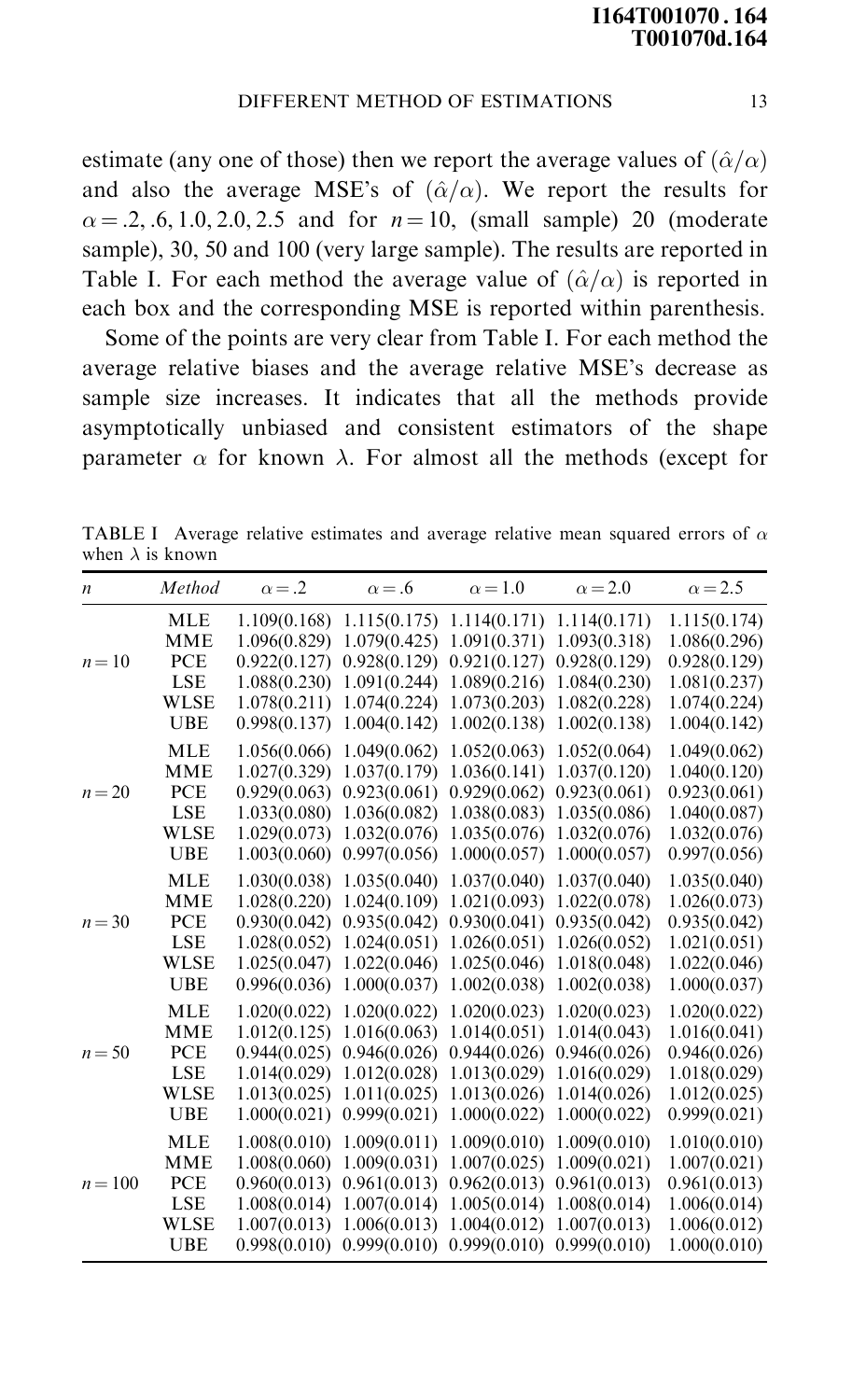MME) the average values of  $(\hat{\alpha}/\alpha)$  and the MSE's of  $(\hat{\alpha}/\alpha)$  remain constant for different choices of  $\alpha$  at different sample sizes. The same phenomena is observed even for gamma and Weibull also. Most of the methods (except PCE) usually overestimate  $\alpha$ , whereas PCE underestimates  $\alpha$  in all the cases considered. Although, we would say that the biases are not that severe in all the methods considered. For example, when the sample size is small  $(n = 10)$ , the relative bias varies between  $.2\%$  to  $11.5\%$ , and when the sample size is very large  $(n = 100)$ , the relative bias varies between 0% to 4%.

Comparing all the six methods, it is clear that as far as bias is concerned, UBE works the best for all choices of  $\alpha$  and for all sample sizes. With respect to the minimum relative mean squared errors, PCE works the best for small  $(n = 10)$  sample size and otherwise the UBE outperforms the rest. The performance of MME is quite bad particularly in terms of the MSE's. Between LSE and WLSE, WLSE works better than LSE in all cases, as expected. Now as far as computations are concerned, UBE's, MLE's and PCE's are easiest to implement (do not involve any non-linear equation solving), whereas, MME's, LSE's and WLSE's involve either non-linear equation solving or minimizing certain function. Performances of the UBE's are quite good in general and they are quite close to the best performed cases in most of the times. Considering all the points, we recommend to use UBE's for estimating  $\alpha$ , when  $\lambda$  is known.

## 7.2. Estimation of  $\lambda$  when  $\alpha$  is Known

In this subsection we present the results of the different methods of estimating  $\lambda$ , for known  $\alpha$ . In this situation, the MLE of  $\lambda$  can be obtained by maximizing  $(2.12)$  or equivalently solving for the fixed point solution of (2.13). The MME and PCE can be obtained directly from (3.7) and (4.3) respectively. The LSE and the WLSE can be obtained by minimizing (5.2) and (5.4) respectively with respect to  $\lambda$ only. Since  $\lambda$  is the scale parameter, we take  $\lambda = 1$  throughout without loss of generality. We consider different sample sizes namely,  $n = 10, 20, 30, 50, 100$  and different  $\alpha = .5, 1.5, 2.5$ . For a given sample we estimate  $\lambda$  by different methods and report the average values of  $\hat{\lambda}$ and the average MSE's of  $\hat{\lambda}$  over 10,000 replications. The results are reported in Table II. Similarly as in Table I, in each box corresponds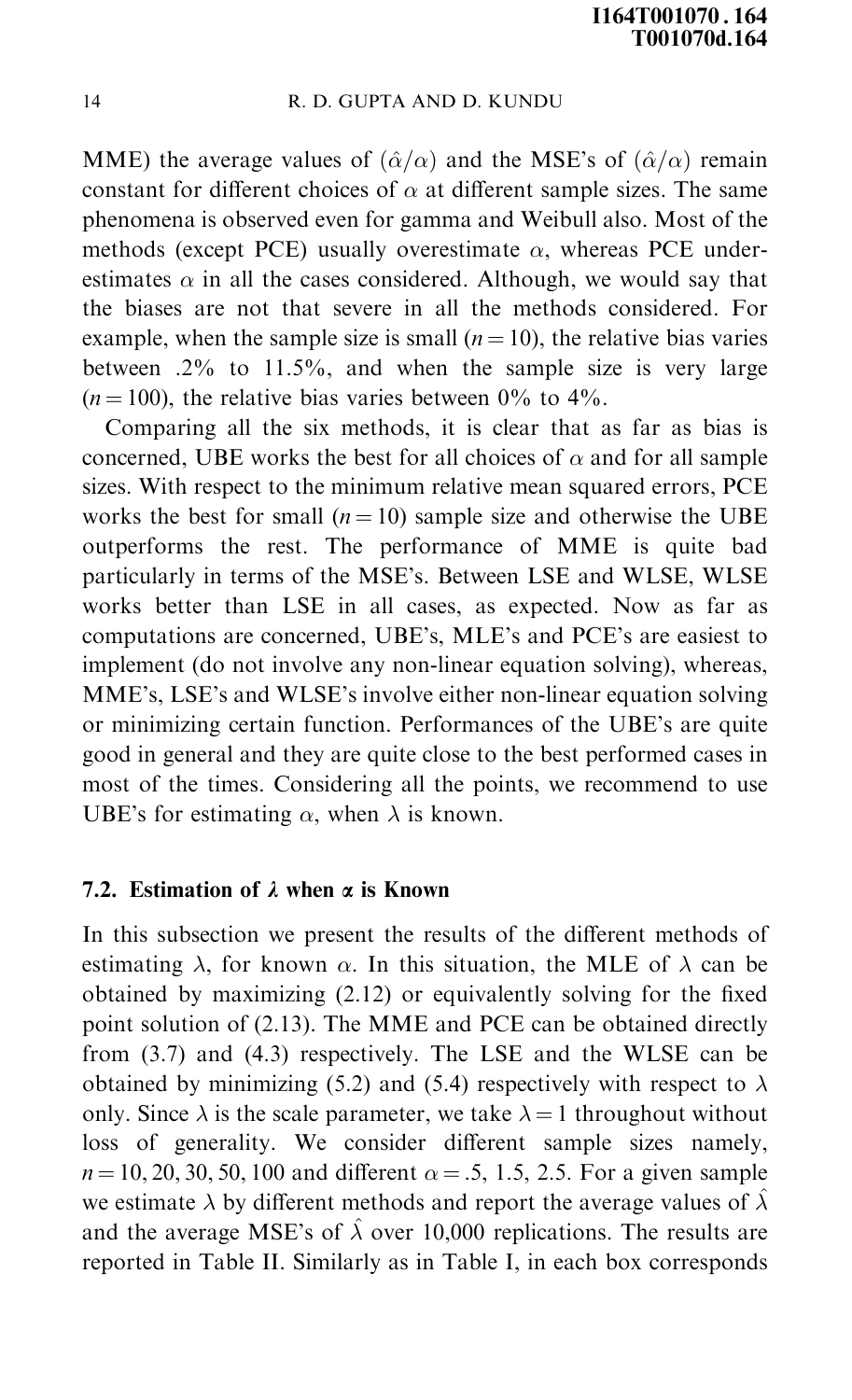| n        | Method      | $\alpha = .5$ | $\alpha$ = 1.5 | $\alpha$ = 2.5 |  |  |  |
|----------|-------------|---------------|----------------|----------------|--|--|--|
| $n=10$   | MLE         | 1.244(0.524)  | 1.073(0.100)   | 1.043(0.057)   |  |  |  |
|          | <b>MME</b>  | 1.234(0.510)  | 1.076(0.101)   | 1.049(0.058)   |  |  |  |
|          | PCE         | 0.996(0.321)  | 0.967(0.084)   | 0.969(0.054)   |  |  |  |
|          | LSE         | 1.234(1.174)  | 1.053(0.122)   | 1.029(0.065)   |  |  |  |
|          | <b>WLSE</b> | 1.215(1.125)  | 1.049(0.115)   | 1.028(0.062)   |  |  |  |
| $n = 20$ | <b>MLE</b>  | 1.111(0.162)  | 1.032(0.040)   | 1.023(0.026)   |  |  |  |
|          | <b>MME</b>  | 1.107(0.161)  | 1.034(0.044)   | 1.027(0.026)   |  |  |  |
|          | PCE         | 0.959(0.122)  | 0.960(0.040)   | 0.972(0.027)   |  |  |  |
|          | <b>LSE</b>  | 1.091(0.251)  | 1.023(0.049)   | 1.016(0.029)   |  |  |  |
|          | <b>WLSE</b> | 1.081(0.219)  | 1.021(0.046)   | 1.016(0.028)   |  |  |  |
| $n = 30$ | <b>MLE</b>  | 1.072(0.089)  | 1.025(0.026)   | 1.015(0.017)   |  |  |  |
|          | <b>MME</b>  | 1.069(0.089)  | 1.026(0.026)   | 1.016(0.017)   |  |  |  |
|          | <b>PCE</b>  | 0.955(0.076)  | 0.968(0.028)   | 0.973(0.018)   |  |  |  |
|          | <b>LSE</b>  | 1.062(0.145)  | 1.017(0.031)   | 1.011(0.019)   |  |  |  |
|          | <b>WLSE</b> | 1.056(0.124)  | 1.016(0.029)   | 1.010(0.018)   |  |  |  |
| $n = 50$ | <b>MLE</b>  | 1.043(0.047)  | 1.013(0.015)   | 1.008(0.009)   |  |  |  |
|          | MME         | 1.041(0.047)  | 1.013(0.015)   | 1.009(0.009)   |  |  |  |
|          | PCE         | 0.958(0.044)  | 0.972(0.017)   | 0.978(0.011)   |  |  |  |
|          | <b>LSE</b>  | 1.037(0.073)  | 1.007(0.018)   | 1.005(0.010)   |  |  |  |
|          | WLSE        | 1.034(0.062)  | 1.007(0.016)   | 1.005(0.010)   |  |  |  |
| $n=100$  | <b>MLE</b>  | 1.022(0.021)  | 1.006(0.007)   | 1.004(0.005)   |  |  |  |
|          | <b>MME</b>  | 1.022(0.021)  | 1.007(0.007)   | 1.005(0.004)   |  |  |  |
|          | PCE         | 0.968(0.022)  | 0.980(0.008)   | 0.985(0.006)   |  |  |  |
|          | <b>LSE</b>  | 1.020(0.033)  | 1.004(0.009)   | 1.003(0.005)   |  |  |  |
|          | WLSE        | 1.020(0.029)  | 1.004(0.008)   | 1.003(0.005)   |  |  |  |

TABLE II Average relative estimates and average relative mean squared errors of  $\lambda$  when  $\alpha$  is known

to different methods the average values of  $\hat{\lambda}$  are reported and their MSE's are reported within brackets.

Some of the points are clear from the experiments. As sample size increases for all the methods the biases and the MSE's decrease. It indicates that all the methods provide asymptotically unbiased and consistent estimators of  $\lambda$  when  $\alpha$  is known. If  $\hat{\lambda}$  denotes any one of those estimators, then it is clear that  $(\hat{\lambda}/\lambda)$  is not independent of  $\alpha$ . The bias and the MSE decrease as  $\alpha$  increases. For small  $\alpha$ , the biases are quite severe for all the methods. For example, when the sample size is 10, the bias of MLE is around 24%. Some bias correction techniques, like Jackknifing, may be used to reduce the bias, although it is not pursued here. When  $\alpha$  is large or when the sample size is large the bias is not that severe. From Table II, it is clear that for known  $\alpha$ , the estimation of  $\lambda$  is less accurate for small values of  $\alpha$ , particularly if  $\alpha$  < 1. It is observed that all the methods (except PCE) over estimate  $\lambda$ , where as PCE under estimates  $\lambda$ .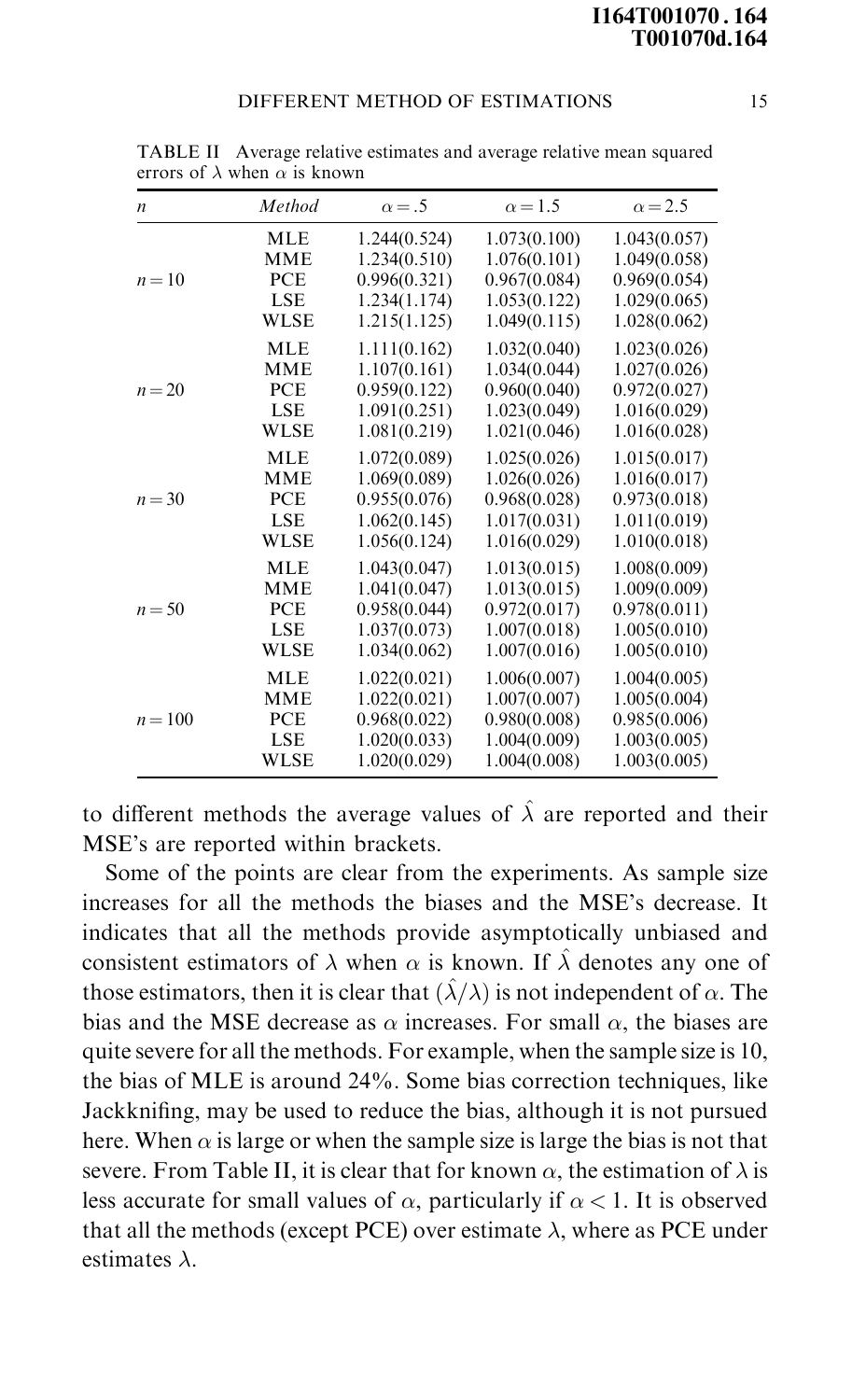Comparing the biases, it is observed that PCE works the best for small ( $n = 10$ ) and moderate ( $n = 20$ ) sample sizes and for all values of  $\alpha$ . For large or very large sample sizes ( $n \ge 30$ ) and if  $\alpha > 1$ , WLSE works very well. But for  $\alpha < 1$ , PCE performs better than the other proposed methods. Similarly comparing the MSE's, it is observed that PCE works the best for small and moderate sample sizes and also for all choices of  $\alpha$ . PCE works very well even for large sample sizes if  $\alpha$  < 1. If  $\alpha$  > 1, for large sample sizes MME works better than the other methods. Since PCE and MME are very simple to implement and there is not much difference in the performances between PCE and WLSE for large sample and when  $\alpha > 1$ , we recommend as follows. Use PCE for small and moderate sample sizes at all the times. If sample size is large and  $\alpha < 1$ , use PCE and if  $\alpha > 1$ , use MME.

## 7.3. Estimation of  $\alpha$  and  $\lambda$  when Both are Unknown

In this subsection, we present the results of the different methods when both the parameters are unknown. The  $\hat{\lambda}_{MLE}$  can be obtained from the fixed point solution of (2.6) and  $\hat{\alpha}_{MLE}$  can be obtained from (2.4). The  $\hat{\alpha}_{MME}$  or  $\hat{\alpha}_{LME}$  can be obtained by solving the non-linear Eq. (3.4) or (6.5), and then  $\hat{\lambda}_{MME}$  or  $\hat{\lambda}_{IME}$  can be obtained from (3.7) or (6.6). The PCE's, LSE's and WLSE's can be obtained by minimizing  $(4.2)$ ,  $(5.2)$ and (5.4) respectively with respect to  $\alpha$  and  $\lambda$ . We consider different sample sizes and different values of  $\alpha$ . We take  $n = 15, 20, 30, 50, 100$ and  $\alpha = 0.2, 0.5, 1.0, 2.0, 2.5$ . Throughout, we consider  $\lambda = 1$ . For each combination of *n* and  $\alpha$  we generate a sample of size *n* from  $GE(\alpha, 1)$ and estimate  $\alpha$  and  $\lambda$  by different methods. We report the average values of  $(\hat{\alpha}/\alpha)$  and  $\hat{\lambda}$  and also the corresponding average MSE's. All the reported results are based on 10,000 replications. The results are presented in Tables III and IV. In Table III, we report the average values of  $(\hat{\alpha}/\alpha)$  for each method and the corresponding MSE's are reported within brackets. Similar results for  $\hat{\lambda}$  are reported in Table IV. For a quick understanding, the relative biases and the relative MSE's of the different estimators of the scale parameter when the shape parameter is also unknown is presented in Figures  $1-4$  for sample sizes 20 and 100. The other cases are similar in nature and not provided for space restrictions.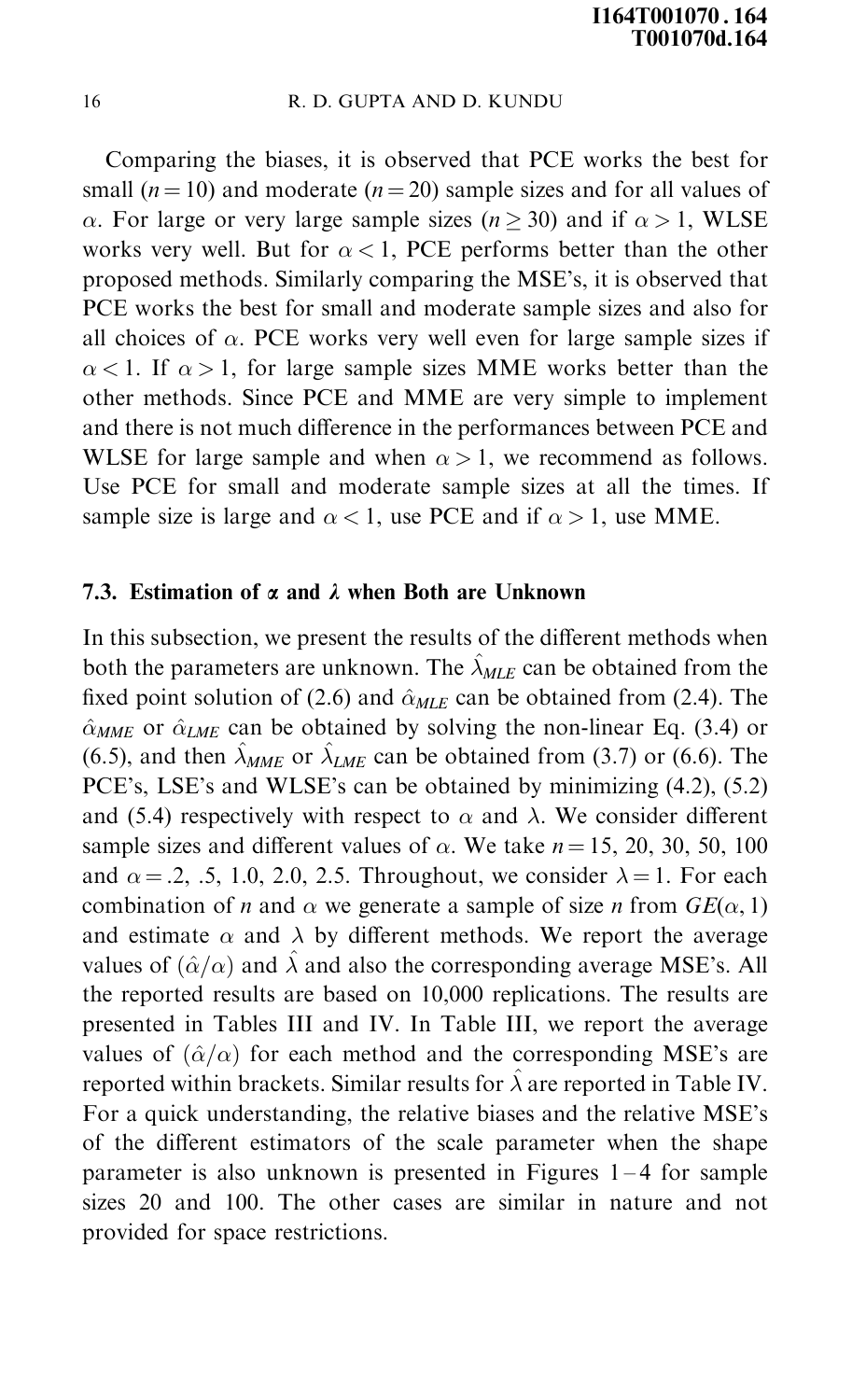From the Tables III and IV it is immediate that even when both the parameters are unknown the average biases and the average MSE's decrease as sample size increases. It verifies the asymptotic unbiasedness and the consistency of all the estimators. It is observed that the average biases and the average MSE's of  $(\hat{\alpha}/\alpha)$  and  $\hat{\lambda}$  depend on  $\alpha$ . For all the methods as  $\alpha$  increases the average relative MSE's of  $\hat{\lambda}$ decrease and the same thing is true for the average biases also for most of the methods. On the other hand there is no pattern observed for the average biases of  $(\hat{\alpha}/\alpha)$  and the corresponding average MSE's. It may be mentioned that for most of the methods the biases are quite severe for small sample sizes ( $n = 15$ ) for both ( $\hat{\alpha}/\alpha$ ) and  $\hat{\lambda}$ . Considering only MSE's it can be said that the estimation of  $\alpha$ 's are more accurate for

| $\boldsymbol{n}$ | Method      | $\alpha = .2$ | $\alpha = .5$                 | $\alpha = 1.0$ | $\alpha = 2.0$                | $\alpha = 2.5$ |
|------------------|-------------|---------------|-------------------------------|----------------|-------------------------------|----------------|
|                  | <b>MLE</b>  | 1.145(0.153)  | 1.180(0.230)                  | 1.237(0.436)   | 1.338(0.857)                  | 1.356(0.907)   |
|                  | <b>MME</b>  |               | $1.602(0.990)$ $1.396(0.679)$ | 1.383(0.871)   | 1.455(1.624)                  | 1.465(1.466)   |
| $n=15$           | <b>PCE</b>  | 1.192(0.670)  | 1.043(0.416)                  | 1.019(0.420)   | 1.015(0.508)                  | 1.016(0.637)   |
|                  | <b>LSE</b>  | 1.059(0.217)  | 1.065(0.362)                  | 1.118(1.952)   | 1.161(1.880)                  | 1.214(9.838)   |
|                  | <b>WLSE</b> | 1.068(0.178)  | 1.069(0.316)                  | 1.123(2.433)   | 1.168(1.575)                  | 1.205(2.099)   |
|                  | LME         | 1.064(0.334)  | 1.089(0.306)                  | 1.145(0.446)   | 1.226(0.842)                  | 1.235(0.800)   |
|                  | <b>MLE</b>  | 1.108(0.102)  | 1.132(0.141)                  | 1.160(0.199)   | 1.223(0.343)                  | 1.244(0.424)   |
|                  | <b>MME</b>  | 1.458(0.644)  | 1.314(0.448)                  | 1.285(0.479)   | 1.318(1.675)                  | 1.338(0.791)   |
| $n = 20$         | PCE         | 1.113(0.464)  | 1.009(0.309)                  | 0.988(0.277)   | 0.980(0.306)                  | 0.972(0.328)   |
|                  | <b>LSE</b>  | 1.044(0.110)  | 1.033(0.154)                  | 1.064(0.316)   | 1.103(0.565)                  | 1.113(0.622)   |
|                  | <b>WLSE</b> | 1.058(0.111)  | 1.041(0.132)                  | 1.069(0.248)   | 1.102(0.597)                  | 1.120(0.907)   |
|                  | LME         | 1.041(0.230)  | 1.071(0.203)                  | 1.101(0.245)   | 1.149(0.376)                  | 1.167(0.454)   |
|                  | <b>MLE</b>  | 1.063(0.053)  | 1.084(0.075)                  | 1.100(0.100)   | 1.129(0.146)                  | 1.145(0.178)   |
|                  | <b>MME</b>  | 1.305(0.354)  | 1.218(0.248)                  | 1.191(0.242)   | 1.197(0.293)                  | 1.213(0.357)   |
| $n = 30$         | PCE         |               | 1.033(0.315) 0.969(0.206)     |                | $0.957(0.181)$ $0.955(0.190)$ | 0.952(0.190)   |
|                  | <b>LSE</b>  | 1.029(0.068)  | 1.021(0.089)                  | 1.034(0.124)   | 1.050(0.209)                  | 1.054(0.229)   |
|                  | <b>WLSE</b> | 1.045(0.062)  | 1.030(0.078)                  | 1.048(0.184)   | 1.063(0.166)                  | 1.071(0.251)   |
|                  | LME         | 1.014(0.136)  | 1.050(0.113)                  | 1.062(0.126)   | 1.082(0.164)                  | 1.099(0.204)   |
|                  | <b>MLE</b>  | 1.039(0.028)  | 1.048(0.038)                  | 1.054(0.045)   | 1.077(0.068)                  | 1.082(0.077)   |
|                  | <b>MME</b>  | 1.203(0.199)  | 1.134(0.131)                  |                | $1.112(0.117)$ $1.123(0.145)$ | 1.125(0.157)   |
| $n = 50$         | PCE         | 0.983(0.207)  | 0.949(0.136)                  | 0.955(0.115)   | 0.946(0.111)                  | 0.944(0.113)   |
|                  | <b>LSE</b>  | 1.017(0.036)  | 1.010(0.043)                  | 1.016(0.060)   | 1.023(0.073)                  | 1.027(0.101)   |
|                  | <b>WLSE</b> | 1.030(0.032)  | 1.018(0.037)                  | 1.025(0.053)   | 1.032(0.074)                  | 1.044(0.086)   |
|                  | <b>LME</b>  | 1.012(0.079)  | 1.028(0.063)                  | 1.031(0.062)   | 1.052(0.082)                  | 1.056(0.090)   |
|                  | <b>MLE</b>  | 1.019(0.012)  | 1.022(0.016)                  | 1.027(0.020)   | 1.035(0.027)                  | 1.038(0.030)   |
|                  | <b>MME</b>  | 1.107(0.090)  | 1.065(0.060)                  | 1.056(0.053)   | 1.058(0.061)                  | 1.061(0.066)   |
| $n = 100$        | PCE         | 0.949(0.120)  | 0.948(0.078)                  | 0.952(0.063)   | 0.954(0.060)                  | 0.954(0.061)   |
|                  | <b>LSE</b>  | 1.011(0.017)  | 1.006(0.021)                  | 1.009(0.027)   | 1.011(0.033)                  | 1.016(0.043)   |
|                  | <b>WLSE</b> | 1.023(0.015)  | 1.013(0.018)                  | 1.017(0.023)   | 1.019(0.028)                  | 1.024(0.036)   |
|                  | <b>LME</b>  | 1.005(0.039)  | 1.011(0.029)                  | 1.016(0.029)   | 1.023(0.036)                  | 1.026(0.039)   |

TABLE III Average relative estimates and average relative mean squared errors of  $\alpha$ when  $\lambda$  is unknown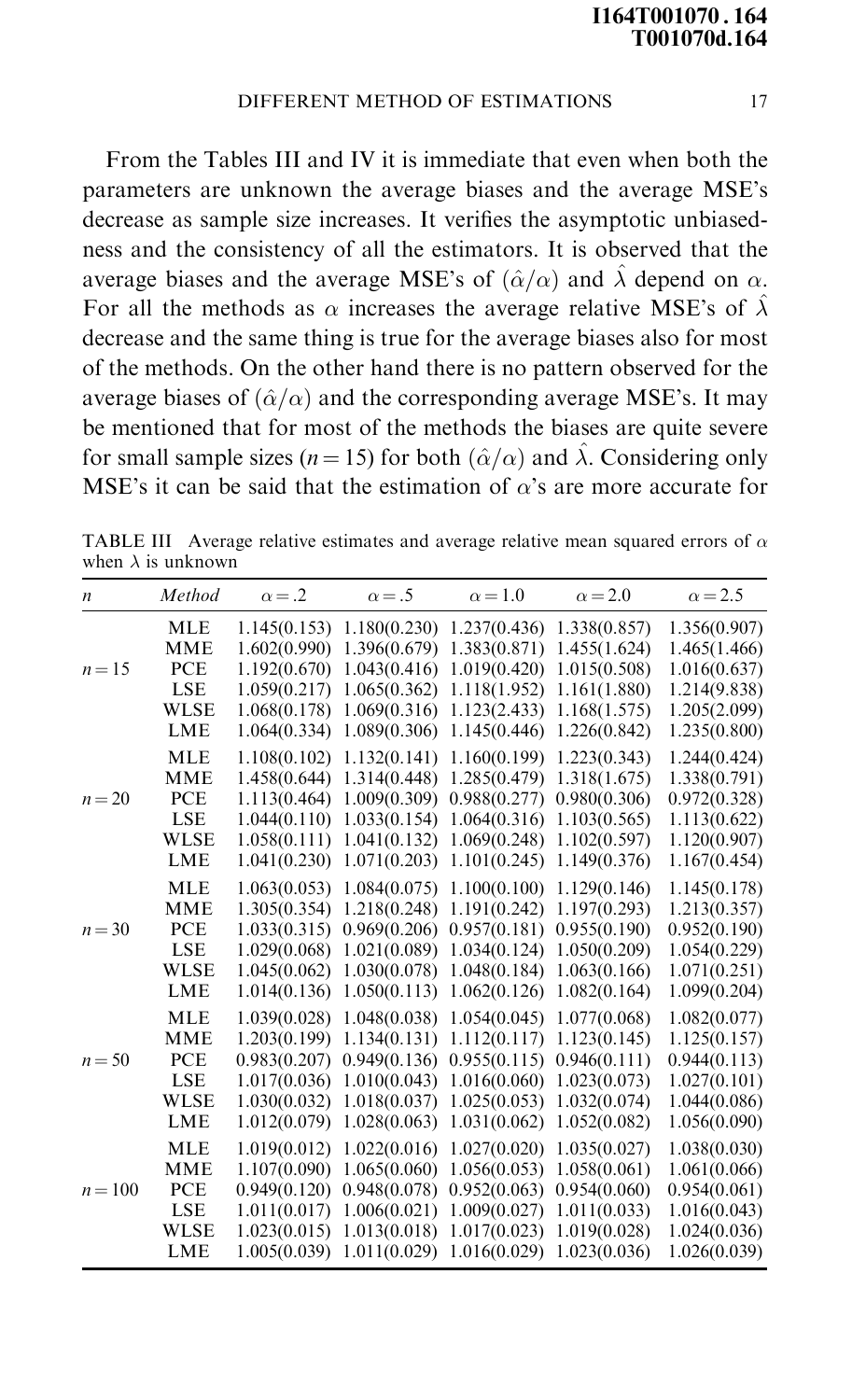|           | 00 11011 U 19 UIINII |               |                               |                |                |                |
|-----------|----------------------|---------------|-------------------------------|----------------|----------------|----------------|
| n         | Method               | $\alpha = .2$ | $\alpha = .5$                 | $\alpha = 1.0$ | $\alpha = 2.0$ | $\alpha$ = 2.5 |
|           | <b>MLE</b>           |               | $1.644(3.034)$ $1.264(0.455)$ | 1.187(0.222)   | 1.148(0.148)   | 1.134(0.135)   |
|           | <b>MME</b>           |               | 2.108(6.064) 1.390(0.716)     | 1.239(0.317)   | 1.170(0.194)   | 1.153(0.173)   |
| $n=15$    | <b>PCE</b>           | 1.219(4.577)  | 0.946(0.392)                  | 0.925(0.215)   | 0.928(0.144)   | 0.925(0.125)   |
|           | <b>LSE</b>           | 1.488(9.842)  | 1.078(0.556)                  | 1.021(0.256)   | 1.005(0.156)   | 1.006(0.140)   |
|           | <b>WLSE</b>          | 1.465(7.920)  | 1.088(0.501)                  | 1.034(0.235)   | 1.019(0.148)   | 1.019(0.131)   |
|           | LME                  | 1.493(2.925)  | 1.167(0.431)                  | 1.112(0.216)   | 1.088(0.142)   | 1.077(0.129)   |
|           | <b>MLE</b>           | 1.421(1.184)  | 1.132(0.287)                  | 1.160(0.143)   | 1.222(0.097)   | 1.244(0.086)   |
|           | <b>MME</b>           | 1.730(2.334)  | 1.306(0.461)                  | 1.179(0.221)   | 1.129(0.134)   | 1.114(0.118)   |
| $n = 20$  | <b>PCE</b>           | 1.062(1.107)  | 0.924(0.281)                  | 0.920(0.162)   | 0.925(0.104)   | 0.917(0.096)   |
|           | <b>LSE</b>           | 1.306(2.956)  | 1.044(0.324)                  | 1.064(0.171)   | 1.103(0.113)   | 1.113(0.100)   |
|           | <b>WLSE</b>          | 1.320(2.585)  | 1.058(0.284)                  | 1.029(0.153)   | 1.019(0.097)   | 1.014(0.086)   |
|           | <b>LME</b>           | 1.300(1.153)  | 1.134(0.284)                  | 1.081(0.152)   | 1.065(0.098)   | 1.057(0.088)   |
|           | <b>MLE</b>           | 1.256(0.477)  | 1.121(0.141)                  | 1.088(0.082)   | 1.068(0.056)   | 1.063(0.049)   |
|           | <b>MME</b>           | 1.459(0.936)  | 1.201(0.239)                  | 1.127(0.129)   | 1.086(0.081)   | 1.077(0.073)   |
| $n = 30$  | <b>PCE</b>           | 0.961(0.486)  | 0.912(0.177)                  | 0.919(0.108)   | 0.927(0.073)   | 0.931(0.063)   |
|           | <b>LSE</b>           | 1.173(1.051)  | 1.027(0.173)                  | 1.013(0.099)   | 1.001(0.065)   | 0.998(0.061)   |
|           | <b>WLSE</b>          | 1.114(0.965)  | 1.041(0.151)                  | 1.025(0.088)   | 1.016(0.059)   | 1.011(0.054)   |
|           | <b>LME</b>           | 1.180(0.501)  | 1.083(0.151)                  | 1.057(0.089)   | 1.040(0.059)   | 1.037(0.054)   |
|           | <b>MLE</b>           | 1.138(0.189)  | 1.074(0.073)                  | 1.046(0.041)   | 1.043(0.030)   | 1.037(0.026)   |
|           | <b>MME</b>           | 1.268(0.381)  | 1.126(0.127)                  | 1.072(0.067)   | 1.057(0.047)   | 1.047(0.041)   |
| $n = 50$  | PCE                  | 0.925(0.258)  | 0.917(0.110)                  | 0.931(0.068)   | 0.940(0.045)   | 0.942(0.040)   |
|           | <b>LSE</b>           | 1.092(0.339)  | 1.017(0.094)                  | 1.001(0.054)   | 0.997(0.038)   | 0.997(0.034)   |
|           | <b>WLSE</b>          | 1.111(0.278)  | 1.031(0.080)                  | 1.016(0.046)   | 1.008(0.032)   | 1.011(0.029)   |
|           | <b>LME</b>           | 1.098(0.214)  | 1.052(0.083)                  | 1.028(0.047)   | 1.028(0.034)   | 1.022(0.029)   |
|           | <b>MLE</b>           | 1.068(0.072)  | 1.035(0.030)                  | 1.025(0.019)   | 1.020(0.014)   | 1.019(0.012)   |
|           | <b>MME</b>           | 1.136(0.143)  | 1.061(0.054)                  | 1.038(0.033)   | 1.027(0.022)   | 1.024(0.020)   |
| $n = 100$ | PCE                  | 0.916(0.121)  | 0.935(0.058)                  | 0.948(0.036)   | 0.958(0.024)   | 0.960(0.021)   |
|           | <b>LSE</b>           | 1.045(0.128)  | 1.010(0.044)                  | 1.004(0.026)   | 1.003(0.021)   | 1.001(0.017)   |
|           | <b>WLSE</b>          | 1.062(0.103)  | 1.020(0.036)                  | 1.013(0.022)   | 1.010(0.018)   | 1.009(0.014)   |
|           | LME                  | 1.049(0.091)  | 1.024(0.038)                  | 1.016(0.023)   | 1.012(0.016)   | 1.012(0.015)   |

TABLE IV Average relative estimates and average relative mean squared errors of  $\lambda$ when  $\alpha$  is unknown

smaller  $\alpha$ , whereas the estimation of  $\lambda$ 's are more accurate for larger  $\alpha$ . Most of the estimators overestimate both  $\alpha$  and  $\lambda$  at all the times considered, except PCE, which usually underestimates the corresponding parameters, particularly for moderate and large sample sizes.

Now comparing the performances of all the methods it is clear that as far as the minimum bias is concerned, PCE works the best in almost all the cases considered for estimating both  $\alpha$  and  $\lambda$ , followed by the LSE's and WLSE's. The performances of the MME's are the worst as far as the bias is concerned. Now with respect to the MSE's it is clear that MLE's work the best in almost all the cases considered for estimating both the parameters. The performances of the LME's are also quite close to that of the MLE's. In fact for small sample sizes,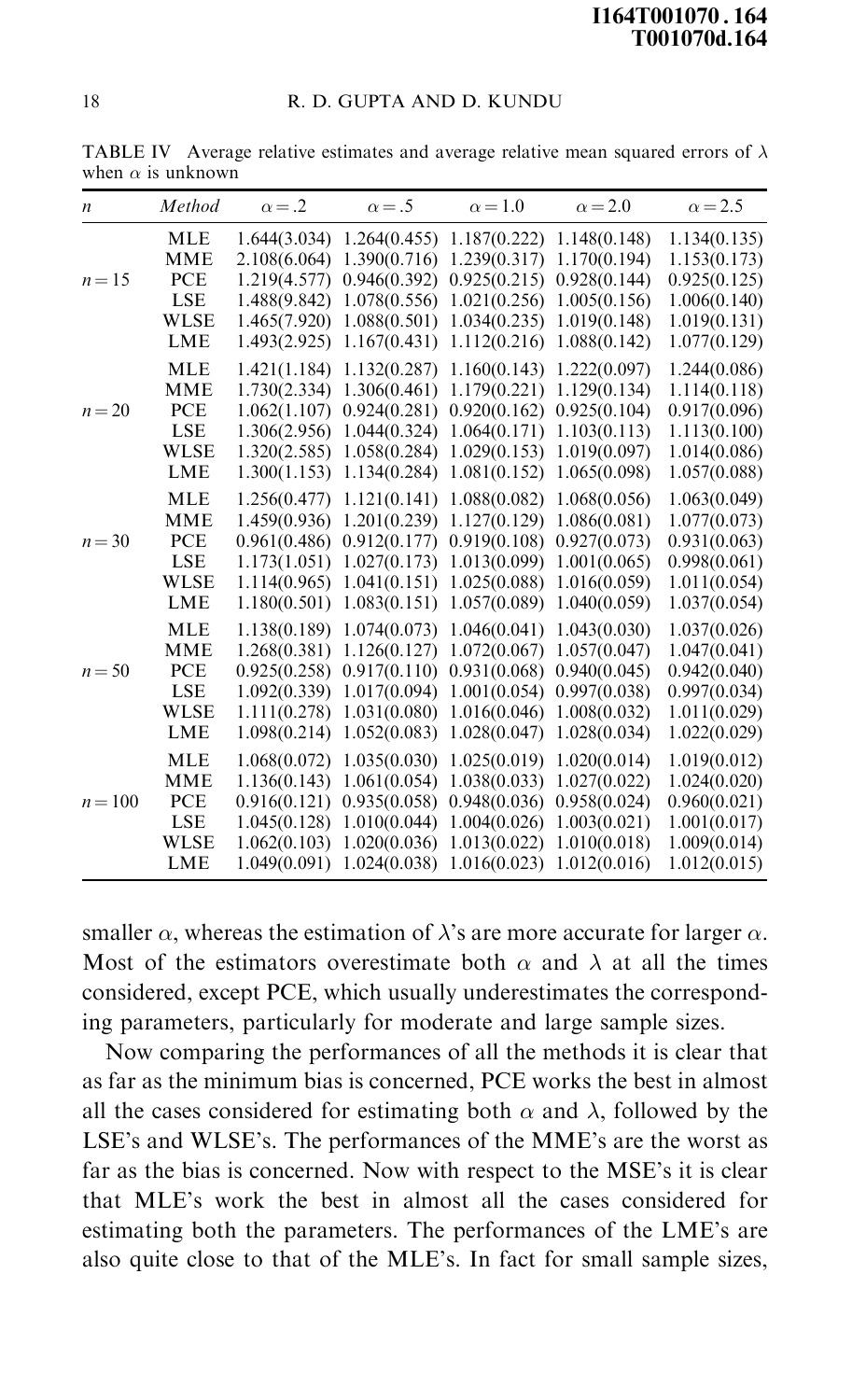## I164T001070 . 164 T001070d.164

#### DIFFERENT METHOD OF ESTIMATIONS 19



FIGURE 1 Average relative biases of the different estimators of  $\lambda$  for sample size 20.



FIGURE 2 Average relative MSE's of the different estimators of  $\lambda$  for sample size 20.

sometimes the performances of the LME's are better than MLE's. The MSE's of the PCE's are also quite close to that of the MLE's and LME's and they are sometimes smaller than both of them at least for the small sample sizes. The MSE's of the WLSE's are usually smaller than that of the LSE's, where as the MSE's of the MME's are usually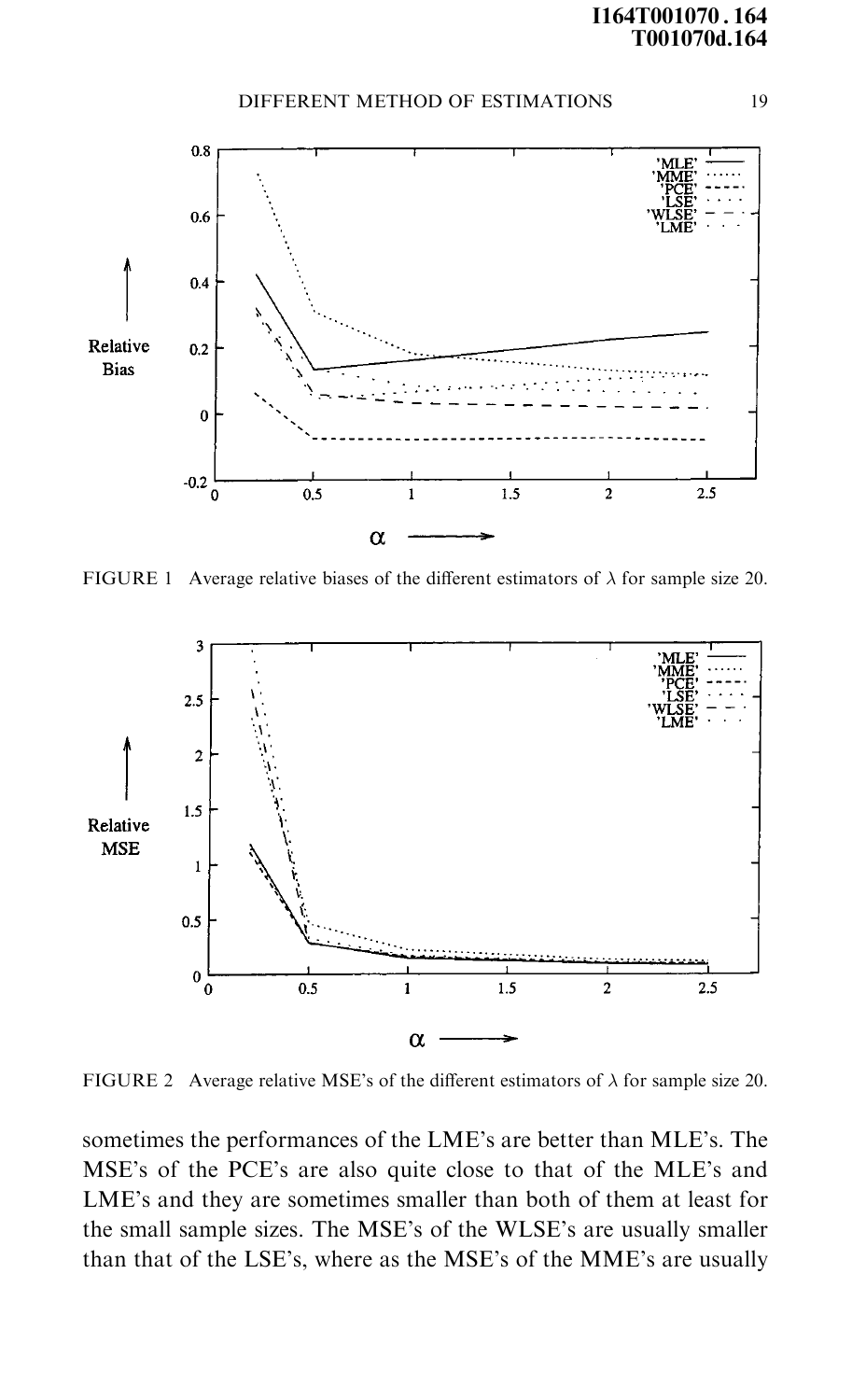

FIGURE 3 Average relative biases of the different estimators of  $\lambda$  for sample size 100.



FIGURE 4 Average relative MSE's of the different estimators of  $\lambda$  for sample size 100.

the maximum in most of the cases. Now if we consider the computational complexities, it is observed that MLE's, MME's and LME's involve one dimensional minimization, where as PCE's, LSE's and WLSE's involve two dimensional minimization. Another point it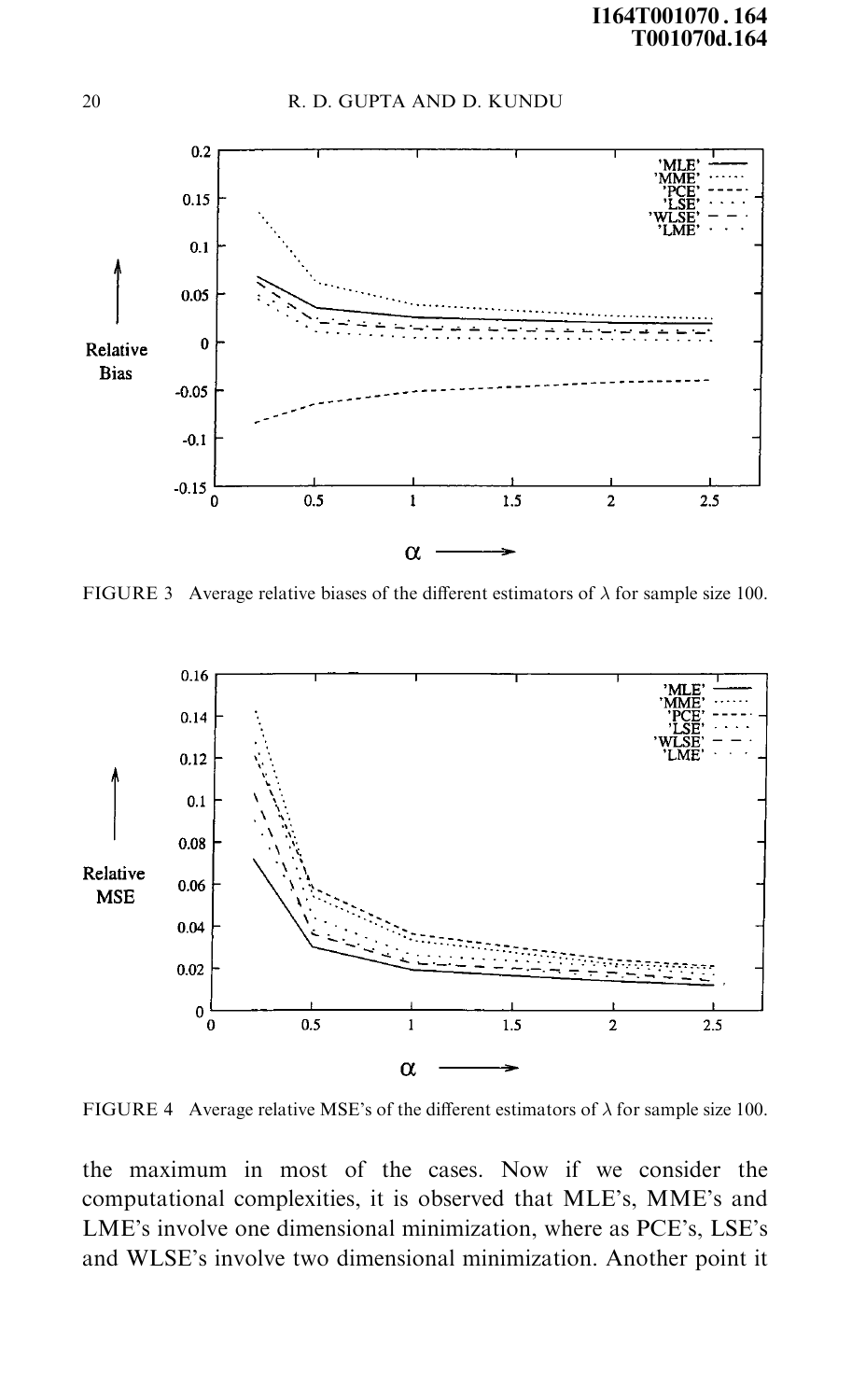is worth mentioning that to compute MME's or LME's we need to evaluate  $\psi(\cdot)$  function at different points. Therefore, we need to use some series expansion for this purpose. Considering all the points, we recommend to use PCE's for small sample sizes, where as MLE's for moderate or large sample sizes.

## Acknowledgement

The authors would like to thank one referee for some constructive suggestions.

## References

- David, H. A. (1981) Order Statistics, 2nd edition, New York, Wiley.
- Gupta, R. D. and Kundu, D. (1999a) "Generalized Exponential Distributions", Australian and New Zealand Journal of Statistics,  $41(2)$ ,  $173-188$ .
- Gupta, R. D. and Kundu, D. (1999b) "Generalized Exponential Distributions: Statistical Inferences", Technical Report, The University of New Brunswick, Saint John.
- Hosking, J. R. M. (1990) "L-Moment: Analysis and estimation of distributions using linear combinations of order statistics'', Journal of Royal Statistical Society, Ser. B,  $52(1)$ ,  $105 - 124$ .
- Johnson, N. L., Kotz, S. and Balakrishnan, N. (1994) Continuous Univariate Distribution, Vol. 1, 2nd edition, New York, Wiley.
- Johnson, N. L., Kotz, S. and Balakrishnan, N. (1995) Continuous Univariate Distribution, Vol. 2, 2nd edition, New York, Wiley.
- Kao, J. H. K. (1958) "Computer methods for estimating Weibull parameters in reliability studies", Transaction of IRE-Reliability and Quality Control,  $13$ ,  $15-22$ .
- Kao, J. H. K. (1959) "A graphical estimation of mixed Weibull parameters in life testing electron tubes", Technometrics, 1, 389-407.
- Karian, Z. A. and Dudewicz, E. J. (1999) Modern Statistical Systems and GPSS Simulations, 2nd edition, CRC Press, Florida.
- Mann, N. R., Schafer, R. E. and Singpurwalla, N. D. (1974) Methods for Statistical Analysis of Reliability and Life Data, New York, Wiley.
- Press, W. H., Teukolsky, S. A., Vetterling, W. T. and Flannery, B. P. (1993) Numerical Recipes in FORTRAN, Cambridge University Press, Cambridge.
- Swain, J., Venkatraman, S. and Wilson, J. (1988) "Least squares estimation of distribution function in Johnson's translation system'', Journal of Statistical Computation and Simulation,  $29$ ,  $271 - 297$ .

## APPENDIX

The asymptotic distribution of the MME's can be obtained as follows. In the appendix we use  $\hat{\alpha} = \hat{\alpha}_{MME}$  and  $\hat{\lambda} = \hat{\lambda}_{MME}$  for brevity. Let's define